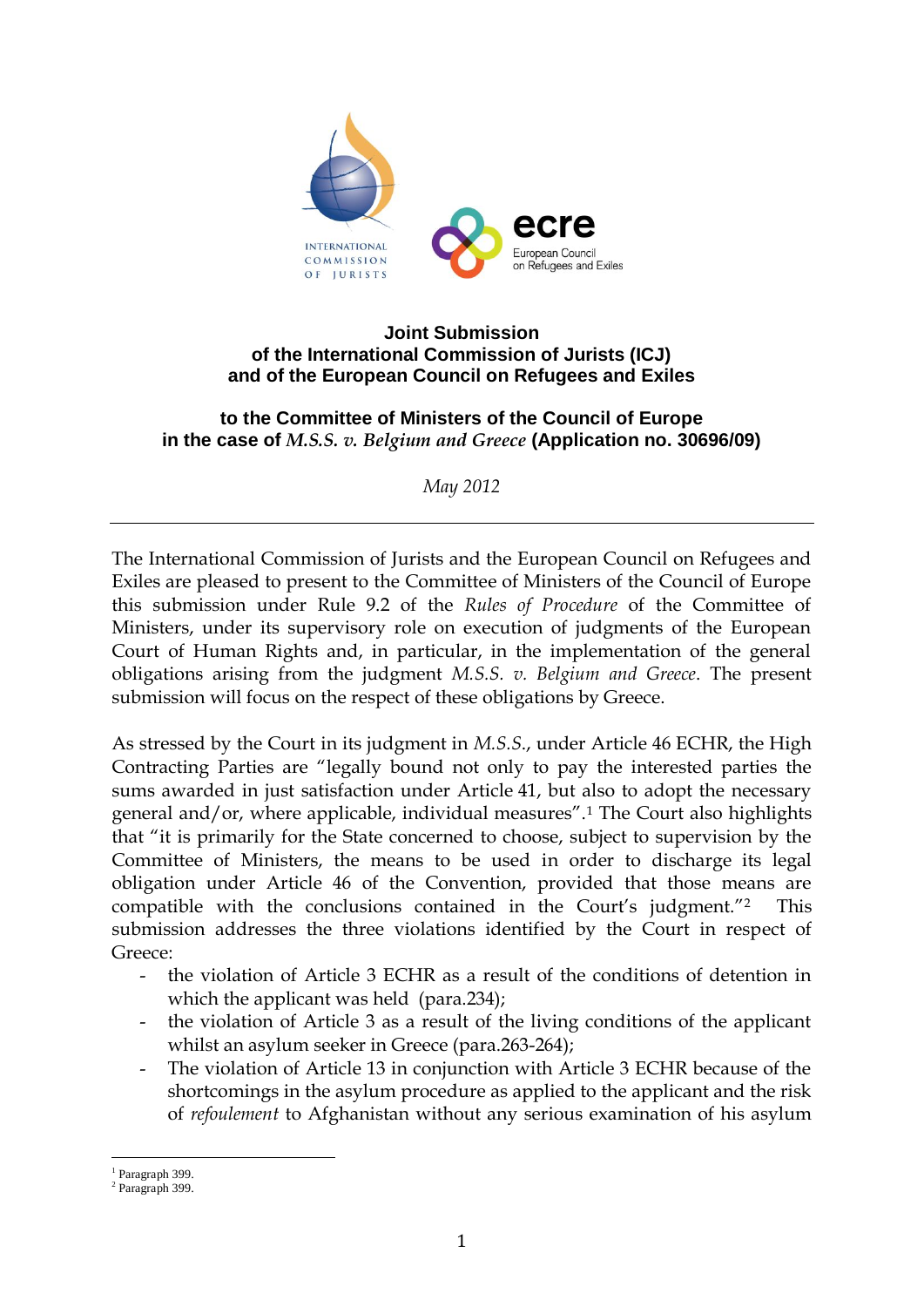application and without his having had access to an effective remedy (para.321).

## **1. Overview of the situation of migrants and asylum seekers in Greece**

According to official data published on the online domain of the Greek Police, 95,239 persons arrived in Greece in an irregular manner in 2006. In 2007, the number stood at 112,364 and in 2008, at 146,337. At the end of August 2009, the number was reported to be 81,777.<sup>3</sup> Among these, were people arriving by sea from Turkey, including 19,900 in an irregular manner in 2007, 15,300 in 2008, 10,165 in 2009 and 1,765 in 2010. According to the Action Plan provided by the Greek Government to the Committee of Ministers of the Council of Europe, there were 132,524 arrests of undocumented migrants in 2010 and 20,002 in the first three months of 2011.<sup>4</sup> The Ministry of Citizen Protection reported that in 2011 there were 99,368 persons arrested for illegal entry and residence.<sup>5</sup> Fifty-nine persons were reported missing in 2009 and five in 2010, while 24 were reported dead in 2009 and 36 in 2010.6 In 2010, Greece was the recipient of 90 percent of all undocumented entries in to the European Union.<sup>7</sup>

As for refugees and asylum seekers, there were 1,444 refugees and 55,724 asylum seekers residing in Greece, as at January 2011.<sup>8</sup> Government statistics show that in 2007, 25,113 persons applied for asylum in Greece, and 140 were granted refugee status. In 2008, the total was 19,884 applications for 358 grants reported. In 2009, Greece registered 15,928 applications and granted refugee status to 36 persons. According to official data of the Ministry of Citizen Protection, during 2011, 9311 new asylum applications were submitted, and 9175 were rejected.<sup>9</sup> However, the registration of applications has not kept pace with demand, and therefore the number of registered applications for asylum does not necessarily reflect the number of persons who would wish to apply.

# **2. Ongoing legislative reforms**

As indicated by the Greek Government, a reform of the national asylum system was undertaken in November 2009, through the adoption of an Action Plan and of new laws for its implementation.<sup>10</sup> On 22 November 2010, Presidential Decree 114/2010 (PD 114/2010), entitled "Establishment of a unified refugee and subsidiary

 $\overline{a}$ <sup>3</sup> UNHCR, Observations on Greece as a country of asylum, December 2009; Official data are available at the online domain of the Greek Police at [http://www.astynomia.gr/index.php?option=ozo\\_content&perform=view&id=12080&Itemid=429&lang=](http://www.astynomia.gr/index.php?option=ozo_content&perform=view&id=12080&Itemid=429&lang).<br><sup>4</sup> Plan d'action au sujet des mesures adoptées par les autorités grecques pour se metre en conformité avec l'arrêt du

*Grand Chambre sur la requête no 30696/09, M.S.S. v. Belgique et Grèce*, Athens, 12 July 2011, CoE Doc. no. DH – DD(2011)567F\*, table at pp. 2-3.

<sup>&</sup>lt;sup>5</sup> Hellenic Democracy, Ministry of Citizen Protection, Announcement of the Press Office of the Ministry of Citizen Protection concerning the 08/02/2012 announcements by the Press Office of the Greek Ombudsman on the application of Law 3907/11, published on 09/02/2012 (in Greek).

<sup>6</sup> UNHCR, "Asylum and Migration" http://www.unhcr.org/pages/4a1d406060.html

<sup>&</sup>lt;sup>7</sup> UNHCR, Situation of refugees in Greece – observations and proposals of the UNHCR, of June 16, 2011 [Greek]; UN Special Rapporteur on Torture presents preliminary findings on his Mission to Greece, October 20, 2010; National report submitted in accordance with paragraph 15 (a) of the annex to Human Rights Council resolution 5/1, Greece, A/HRC/WG.6/11/GRC/1, of 14 February 2011. <sup>8</sup> UNHCR statistics http://www.unhcr.org/cgi-bin/texis/vtx/page?page=49e48e726#

<sup>9</sup> Source, Police: [http://www.astynomia.gr/index.php?option=ozo\\_content&perform=view&id=12630&Itemid=73&lang](http://www.astynomia.gr/index.php?option=ozo_content&perform=view&id=12630&Itemid=73&lang)

<sup>&</sup>lt;sup>10</sup> Combined fifth and sixth periodic reports of States parties due in 2009, Greece, CAT/C/GRC/5-6, June 30, 2010.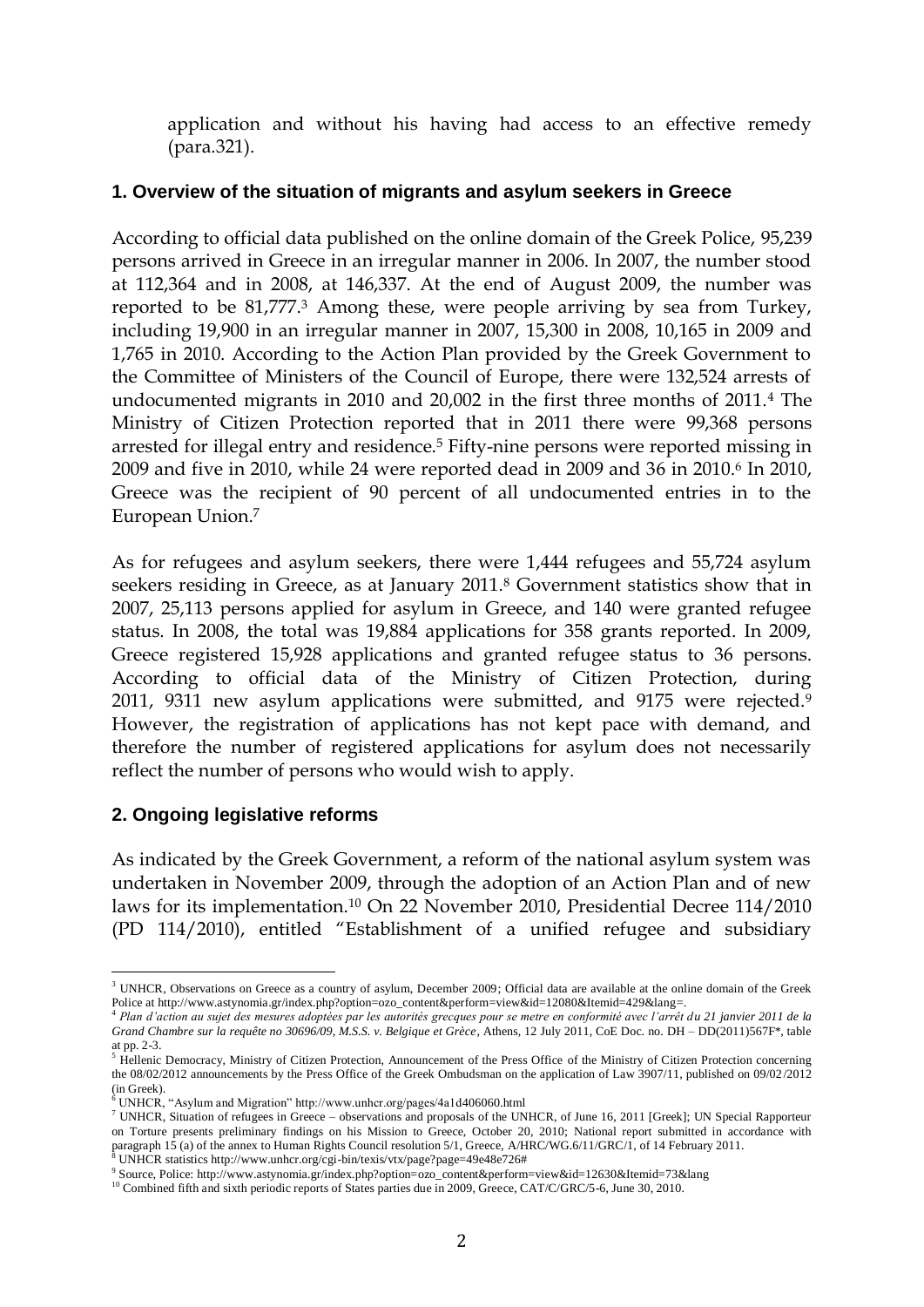protection determination procedure for aliens and stateless persons", entered into force. It replaced PD 90/2008 and abolished PD 81/2009.<sup>11</sup> It provides for a transitional asylum system designed to ensure the rapid review of asylum requests. The transitional asylum system assigns responsibility for determining asylum applications at first instance to Police Directorates and provides for appeals to independent Appeals Committees. The Decree was followed by a circular of the Chief of Police containing procedural guidelines on the implementation of PD 114/2010. Implementation of the decree began at the end of January 2011.

On 26 January 2011, the Greek Parliament adopted the Law 3907/2011 on the establishment of an Asylum Service and an Initial Reception Service, reforming the asylum procedure. It establishes a new asylum authority, the Asylum Service, with civilian staff, under the Ministry of Citizen Protection, responsible for the adjudication of asylum applications at first instance, $12$  replacing the role previously assumed by the police. It also provides for the establishment of an Appeals Authority.<sup>13</sup> The new Law also incorporates into Greek legislation the provisions of the *EU Directive 2008/115/EC on common standards and procedures in Member States for returning illegally staying third-country nationals*. (The Return Directive).

On 24 May 2012 a new draft Presidential Decree was presented by the Ministry of Citizen Protection entitled "Establishment of a unified procedure of recognition of refugee status or benefit of subsidiary protection to aliens and stateless persons in line with Directive 2005/85/EC of the Council "on minimum standards on procedures in Member States for granting and withdrawing refugee status". This is currently undergoing an online public consultation with civil society before being approved.<sup>14</sup>

The Ministry of Citizen Protection indicated on 7 February 2012 that six appeals committees were functioning and were dedicated to clear the backlog of 47,000 asylum applications, while another four had been established as full Appeal Committees for cases submitted after 22 November 2010.<sup>15</sup>

The reforms are a welcome and serious attempt to address the human rights problems in the system. However, reforms remain largely incomplete, weakly implemented in practice, and have been hampered by lack of resources. Greece undoubtedly faces challenges in managing the continuing arrivals of migrants, in a time of financial crisis. The ICJ and ECRE recall that, under Article 3 ECHR, the

 $\overline{a}$  $11$  PD 81/2009 had deprived international protection applicants, including asylum-seekers, of their right to an effective remedy by abolishing first-instance appeals against rejection of asylum and other international protection claims.

<sup>&</sup>lt;sup>12</sup> Article 1 Law 3907/2011

<sup>&</sup>lt;sup>13</sup> Article 3 Law 3907/2011

<sup>&</sup>lt;sup>14</sup> The draft Presidential Decree was submitted for an online public consultation and members of civil society were invited to provide their views and comments on the draft document. The online public consultation procedure will end on 1 June 2012 at 14.00 and subsequently, after consideration of its results, the finalized draft will be submitted to the President of Democracy for signature. The new Presidential Decree will enter into force, according to draft Art. 32 upon decision of the Minister of Citizen Protection and publication of the signed Draft in the Official Government Gazette. Ministry of Citizen Protection, Online Domain of Consultation, Source: [http://www.opengov.gr/yptp/?p=722,](http://www.opengov.gr/yptp/?p=722) accessed on 23/05/2012.<br><sup>15</sup> Hellenic Democracy, Ministry of Citizen Protection, Announcement of the Press Office of the Ministry of Citizen Protection concerning

the 08/02/2012 announcements by the Press Office of the Greek Ombudsman on the application of Law 3907/11, published on 09/02/2012. [in Greek]. See, section 5 of this submission for more detail on practices, backlog and staffing.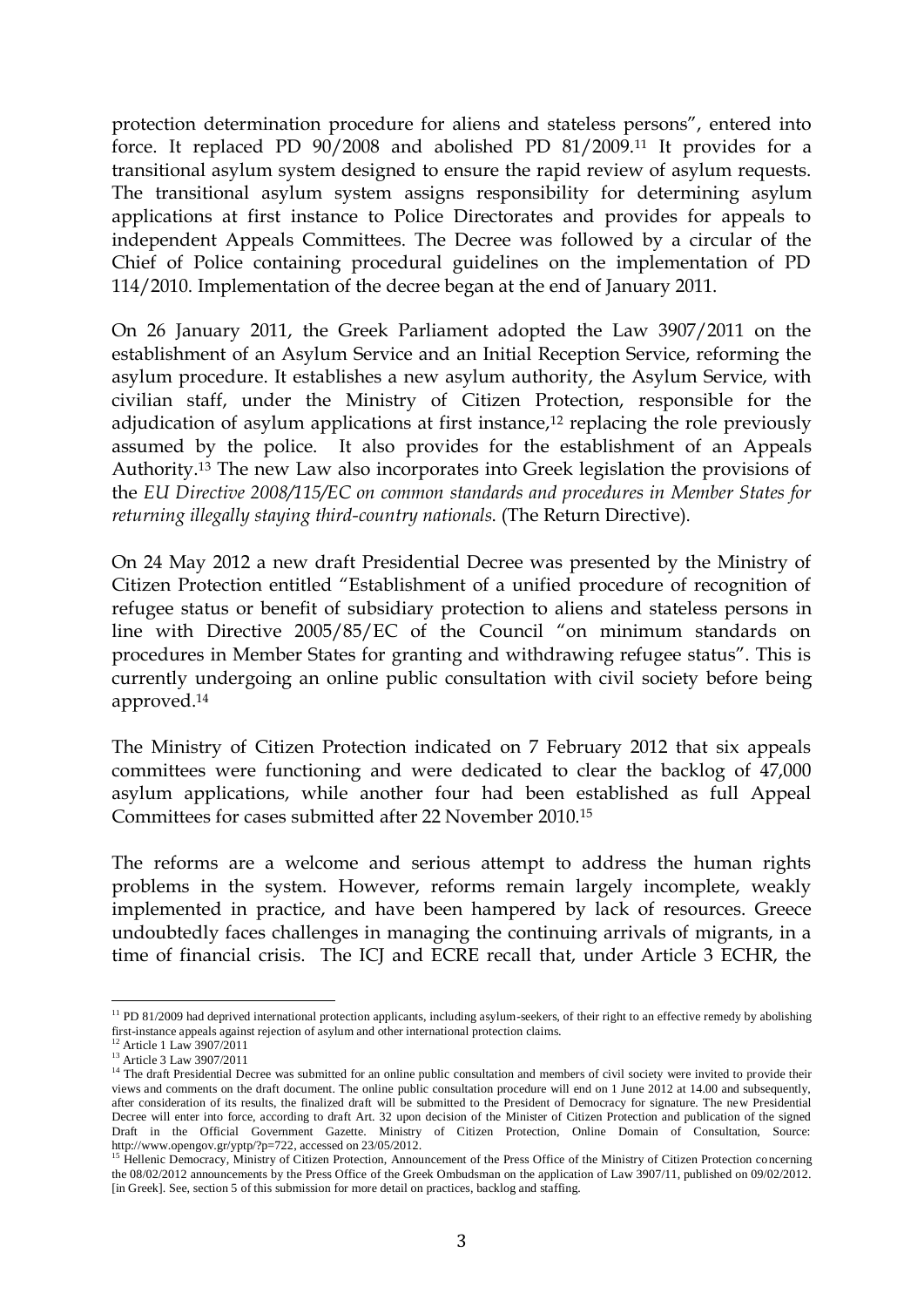prohibitions on torture and other cruel, inhuman or degrading treatment or punishment are absolute, and that such treatment cannot be justified on the basis of policy imperatives, or economic constraints.<sup>16</sup> The ICJ and ECRE consider that, following the judgment in *M.S.S*, the Greek government has not yet taken sufficient measures to ensure compliance with Article 3 ECHR.

## **3. Administrative detention**

*In M.S.S., the European Court of Human Rights found that detention conditions in which the applicant was held amounted to degrading treatment in violation of Article 3 ECHR (paragraphs 230-234). In finding this violation, the Court took into account:* 

- *A. The systematic placement of asylum seekers in detention without informing them of the reasons for their detention, as the applicant had alleged had occurred in his case (para.225-226)*
- *B. Accounts of brutality and insults by the police consistent with the applicant's allegations (para.227)*
- *C. Living conditions in detention centres: overcrowding, lack of space and ventilation, insufficient hygienic conditions. The detention conditions at Eleftherios Venizelos Airport were characterized by the Court as unacceptable.*

## *3.1. Mandatory Detention and length of detention*

The Law 3772/2009 extended the maximum administrative detention period to six months, and in certain circumstances, to twelve months. Amnesty International, in an assessment of the situation in Greece one year after the M.S.S. judgment, expressed deep concern "that asylum-seekers are routinely detained for prolonged periods of time that can reach up to six months."<sup>17</sup>

The NGO ProAsyl in its report published in April 2012, found that "no substantial changes for the protection of people in need and the improvement of the detention conditions have taken place in the Evros region. On the contrary, both the systematic detention itself and the bad detention conditions lacking all legal safeguards are used as measures to deter migrants from entering Greece and from requesting international protection upon arrival."<sup>18</sup> The continued use of detention imposed mainly on the basis of nationality and irrespective of the individual's vulnerability, and particularly the extended use of detention against asylum seekers (those filing claims as detainees) was also highlighted in a recent interview conducted by ECRE

 $\overline{a}$ <sup>16</sup> See in particular paragraph 223 M.S.S. v Belgium and Greece (Application no. 30696/09)

<sup>&</sup>lt;sup>17</sup> Amnesty International, *Public Statement, Greece: A year on since the M.S.S. Judgment: Greece continues to violate asylum-seekers' human rights*, published on 26/01/2012, available at [http://www.amnesty.org/en/library/asset/EUR25/002/2012/en/10f8de7b-fa76-4245-](http://www.amnesty.org/en/library/asset/EUR25/002/2012/en/10f8de7b-fa76-4245-9ef5-725a7776ec5f/eur250022012en.html) [9ef5-725a7776ec5f/eur250022012en.html,](http://www.amnesty.org/en/library/asset/EUR25/002/2012/en/10f8de7b-fa76-4245-9ef5-725a7776ec5f/eur250022012en.html) accessed on 17/04/2012. [in English] General provisions on the length of detention can also be found in most recent Law 3907/2011 Art. 30 on detention, harmonized with Art. 15 of EU Directive 2008/115/EC as well as the new Draft Presidential Decree, draft Art. 12 harmonized with Art. 18 of EU Directive 2005/05/EC. Article 30 of Law 3907/2011 provides under paragraph 5 that the maximum detention period cannot be longer than six (6) months except for the circumstances set out in paragraph 6 of the same Article under which the maximum detention period cannot surpass the period of twelve (12) months. New draft Presidential Decree Article 16 paragraph 6 provides that detention of asylum seekers is enforced only for the absolutely necessary amount of time and cannot be longer than ninety (90) days. The same paragraph provides that if the applicant had previously been detained in view of their administrative deportation or return procedure, the total detention period, bearing in mind the reservations of Art. 30 Law 3907/2011 cannot surpass one hundred and eighty (180) days. It should be noted that the new draft Presidential Decree is currently under public consultation

and does not constitute Greek Law yet.<br><sup>18</sup> Walls of Shame – Accounts from the Inside: the Detention Centres of Evros, ProAsyl, April 2012, p. 8.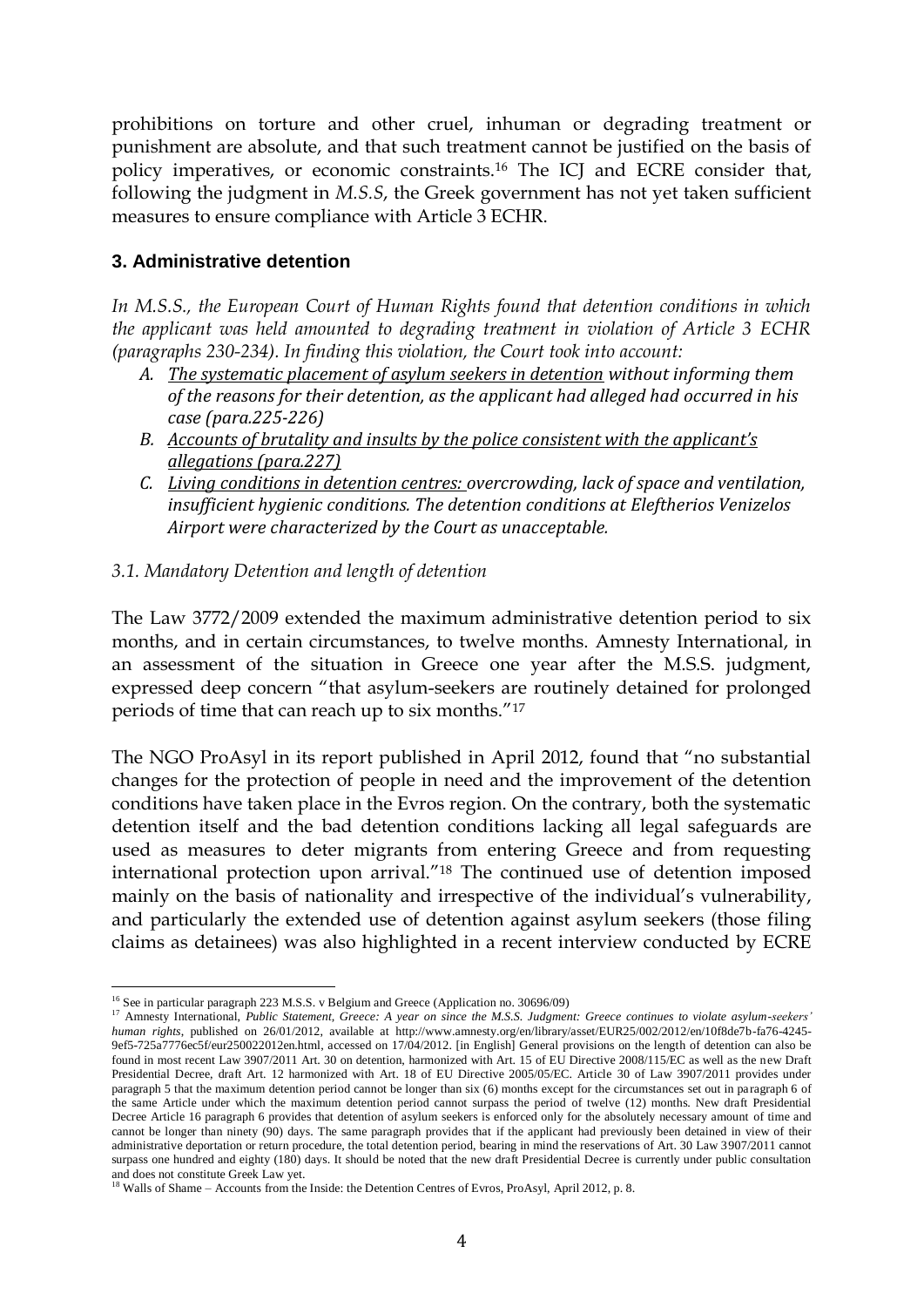with officers of the UN High Commissioner for Refugees (UNHCR) office in Greece It was reported that in practice detention was not used as an exceptional measure and that this resulted in its becoming a deterrent for people (particularly new arrivals) to apply for asylum. 19

The European Commission in a Progress Report of March 2012, following a mission carried out in Greece between 14 and 17 February 2012, reported that "it appears that persons who make an application for asylum in the Evros region are systematically detained. Detention in such cases is applied for the whole period of the examination of the asylum claim".<sup>20</sup> The European Commission, while observing that the situation is not in line with the EU acquis and with the jurisprudence of the European Court of Human Rights, stated that this mandatory detention policy combined with inappropriate detention conditions "has a deterrent effect on access to protection and undermines the right to asylum."<sup>21</sup>

The European Committee on the Prevention of Torture (CPT) reported that in its 2011 visit it had "found yet again that huge numbers of irregular migrants were being held in police or border guard stations for the full length of their period of detention. In addition, migrants who may have been living in the country for a year or more pending their asylum application will be detained at the moment they attempt to renew their "pink card" if their application has been rejected in the meantime."<sup>22</sup>

The ICJ and ECRE are concerned that the maximum length of administrative detention, as provided in Greek law, coupled with a policy that does not treat detention of asylum seekers as a last resort, may lead to violations of the Convention similar to those found in the *M.S.S.* case. Routine resort to long periods of detention raise concerns under Article 5.1.f ECHR, which permits detention only as long as required to prevent unlawful entry or with a view to deportation. In addition, and most significantly in regard to the *M.S.S*. case, such prolonged detention raises concerns under Article 3 ECHR, given the poor conditions in which many asylum seekers are detained.

However, in June 2011, the Administrative Court of Piraeus (Presidential Procedure, Decision No.: 448/9-6-2011) ruled that detention should be imposed and maintained only for strictly as long as necessary for the examination of asylum claims as well as any removal proceedings to be completed. These procedures must be developed and executed with due diligence and reviewed, after the expiration of three months, by a judicial body. Omission of such judicial control after three months was held to lead

 $\overline{a}$ <sup>19</sup> Interview with Ms. Arianna Vassilaki, UNHCR Greece, Senior Protection Associate, conducted by ECRE on 11 April 2012.

<sup>&</sup>lt;sup>20</sup> Implementation of the Greek National Action Plan on Migration Management and Asylum Reform ("the Greek Action Plan") and border management issues – Progress Report, European Commission, March 2012, Section III. The report highlights that "participants in the mission represented all concerned stakeholders: Commission Services, Task Force for Greece, UNHCR, IOM, FRONTEX and EASO", in Background.

<sup>&</sup>lt;sup>21</sup> Implementation of the Greek National Action Plan on Migration Management and Asylum Reform ("the Greek Action Plan") and border management issues – Progress Report, European Commission, March 2012, Section III.

<sup>22</sup> CPT, *Report on Greece*, published on 2012, based on their visit to Greece from 19-27 January 2011, available at [http://www.cpt.coe.int/documents/grc/2012-01-inf-eng.htm#\\_Toc289681102,](http://www.cpt.coe.int/documents/grc/2012-01-inf-eng.htm#_Toc289681102) accessed on 17/04/2012. [in English]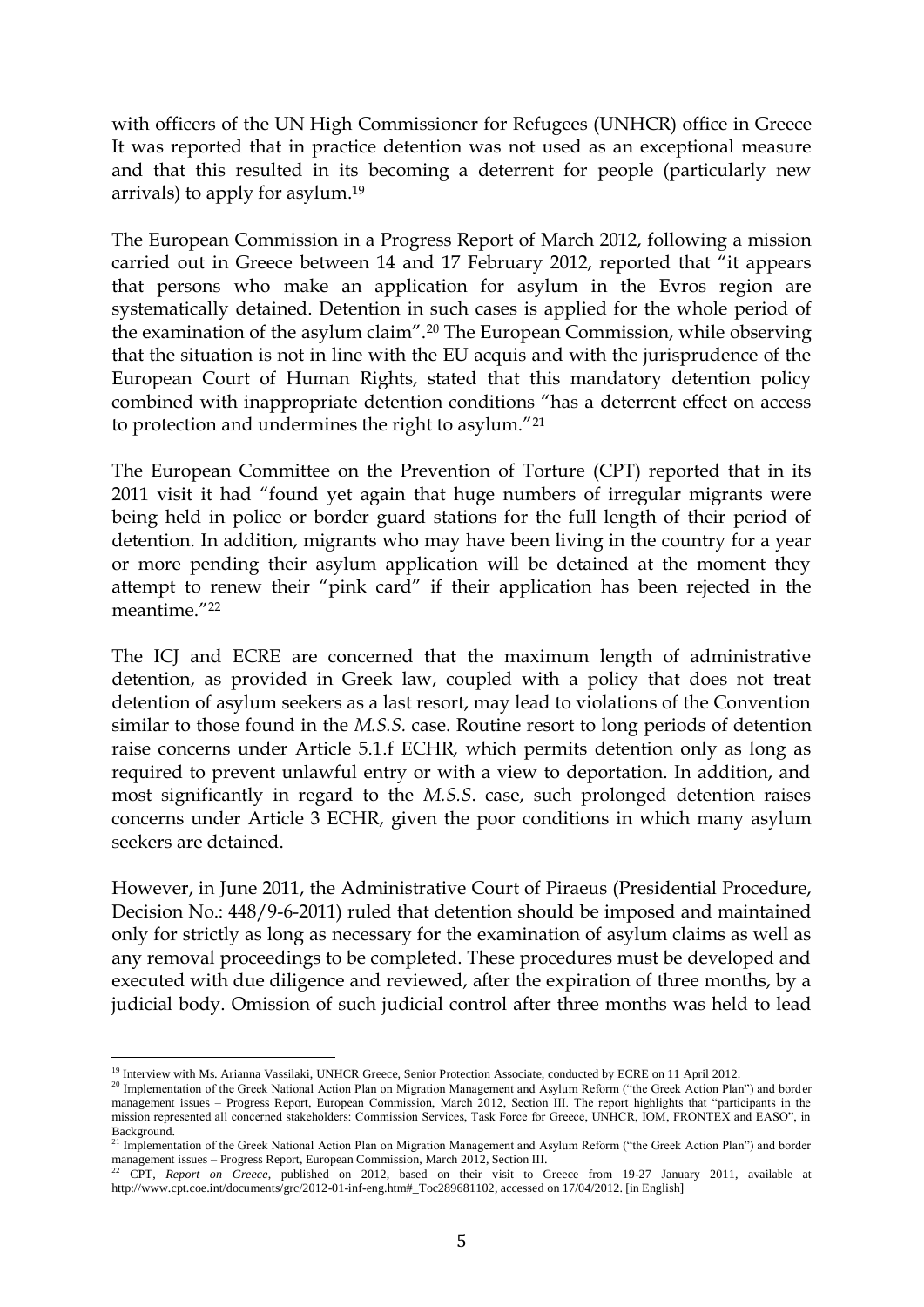to a lack of legal basis for the deprivation of liberty.<sup>23</sup> At present, the ICJ and ECRE are unaware of decisions of other administrative courts addressing this question or of whether this jurisprudence has been upheld by other courts or by the Council of State. The ICJ and ECRE invite the Committee of Ministers to request Greece to report on whether this jurisprudence has been applied by other courts in the country and is being implemented in practice by the Greek authorities.

#### *3.2. Conditions of Detention*

 $\overline{a}$ 

Although there have been some limited improvements,<sup>24</sup> at least in the Evros region, the ICJ and ECRE are concerned that the overall situation of conditions of detention of undocumented migrants and asylum seekers remains unacceptable.

The European Commission visited in February 2012 the detention facilities in police stations of Tychero, Ferres and Soufli, including the detention centre in Fylakio. In its March 2012 Progress Report, the Commission noted the absence of overcrowding in these centres, separation of minors from adults and women from men, and improved access to open air spaces. The Commission, however, stressed that "these positive developments are mainly because fewer persons are detained because of changes in detention policy (certain nationalities that cannot be returned are released). There has been no strategic planning or systematic interventions with a view to alleviating the situation".<sup>25</sup> Furthermore it reported that "[e]xisting facilities have not been sufficiently upgraded to ensure decent reception conditions including appropriate hygiene, adequate nutrition, access to medication, bedding materials and heating."<sup>26</sup>

The CPT expressed concern in the report on its visit to Greece in January 2011, released in January 2012, that "the conditions in which irregular migrants are held would appear to be a deliberate policy by the authorities in order to deliver a clear message that only persons with the necessary identity papers should attempt to enter Greece."<sup>27</sup> It found that:

"places in which irregular migrants are detained include a lack of maintenance of the building (especially the sanitary facilities), poor lighting and ventilation, insufficient personal hygiene products and cleaning materials, inability to obtain a change of clothes, lack of information provided to detained persons, no access to daily outdoor exercise, inadequate food. The

<sup>23</sup> Greek Council for Refugees, Press Release: *New jurisprudence on shorter detention duration*, published on 15/06/2011, available at <http://www.gcr.gr/node/578> (in Greek), accessed on 17/04/2012 and Greek Newspaper EKathimerini First instance decision on asylum procedures by the Administrative First Instance Courts of Athens, published on 24/06/2011, available at [http://news.kathimerini.gr/4dcgi/\\_w\\_articles\\_ell\\_1\\_24/06/2011\\_446906,](http://news.kathimerini.gr/4dcgi/_w_articles_ell_1_24/06/2011_446906) (in Greek), accessed on 17/04/2012<sup>;</sup> Greek Council for Refugees, *Annual Report 2011*, published on 03/04/2012, available at [http://www.gcr.gr/sites/default/files/Ekthesi%20Pepragmenwn.pdf,](http://www.gcr.gr/sites/default/files/Ekthesi%20Pepragmenwn.pdf) accessed on 30/04/2012. [in Greek]

<sup>&</sup>lt;sup>24</sup> Detention conditions are currently regulated in Articles 31 and 32 of Law 3907/2011. In particular Article 30 paragraph 1 of Law 3907/2011 provides that for enforcement of detention or detention prolongation, the availability of suitable detention spaces and the possibilities of ensuring dignified living conditions for the detainees, must be taken into consideration by the relevant authorities.

<sup>&</sup>lt;sup>5</sup> Implementation of the Greek National Action Plan on Migration Management and Asylum Reform ("the Greek Action Plan") and border management issues – Progress Report, European Commission, March 2012, Section II.<br><sup>26</sup> Implementation of the Greek National Action Plan on Migration Management and Asylum Reform ("the Greek Action Plan") and border

management issues – Progress Report, European Commission, March 2012, Section II.

<sup>27</sup> CPT, *Report on Greece*, published on 10/01/2012, based on their visit to Greece from 19-27 January 2011, available at [http://www.cpt.coe.int/documents/grc/2012-01-inf-eng.htm#\\_Toc289681102,](http://www.cpt.coe.int/documents/grc/2012-01-inf-eng.htm#_Toc289681102) accessed on 17/04/2012. [in English], [Section A1§13]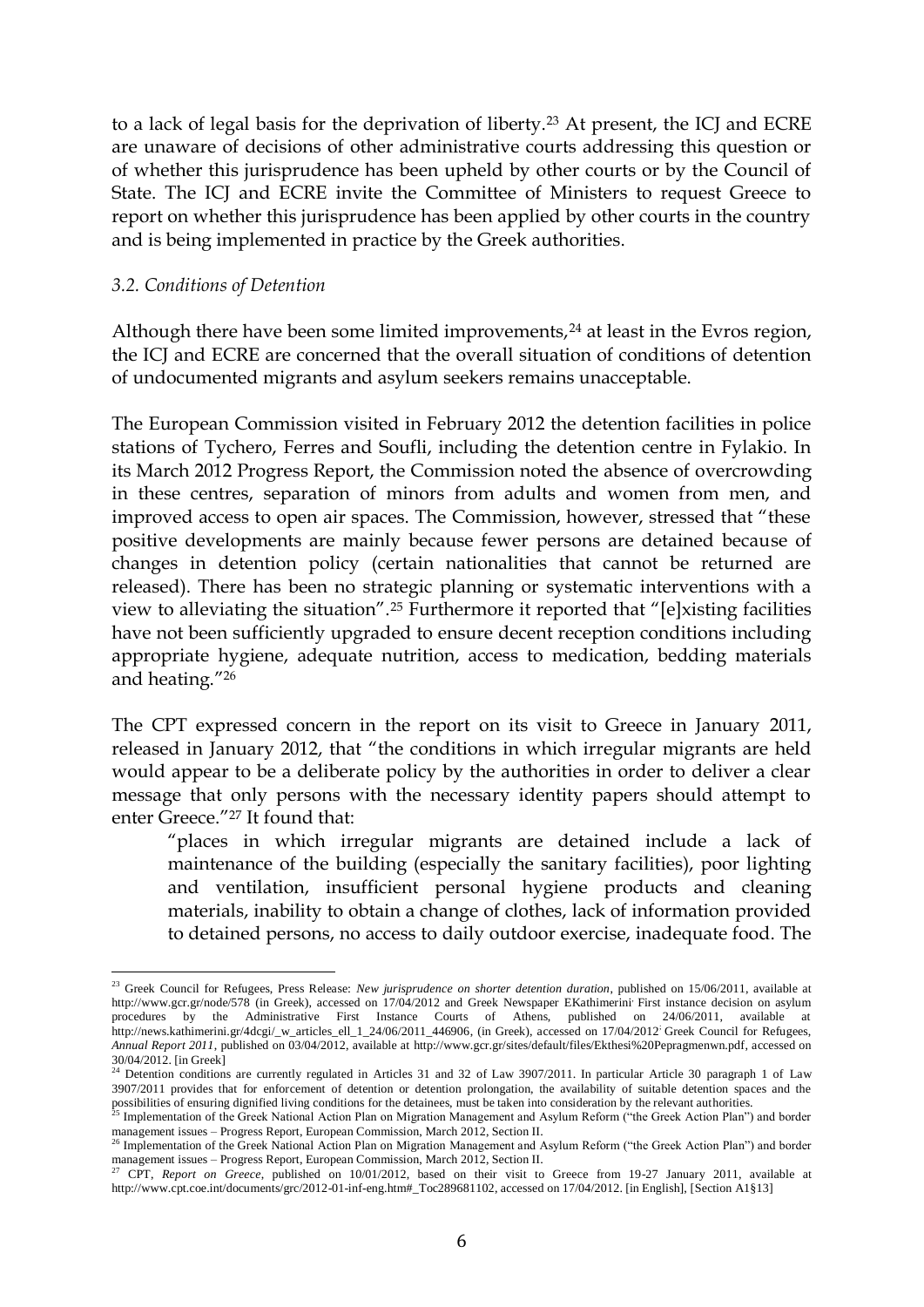situation was further aggravated by the overcrowding prevalent in most facilities, in particular as regards hygiene and access to medical care. In the Evros region, the result was that the conditions of detention in which irregular migrants were held, in at least four facilities, could be described as amounting to inhuman and degrading treatment."<sup>28</sup>

The Greek Council for Refugees has also reported in 2011 the continued existence of "[i]nhumane - degrading conditions of detention of foreign nationals, including asylum seekers both in Turkish borders of the river Ebros, as well as in the police departments at the Greek territory."<sup>29</sup>

Doctors without Borders also reported in June 2011 that, "[u]pon arrival [migrants] are systematically arrested and detained in Detention Centres (DCs) for migrants, Border Police Stations (BPSs) or other detention facilities. Living conditions in DCs do not meet national and international legal standards. Problems in the DCs where MSF worked included overcrowding, unacceptable hygiene conditions, irregular distribution of personal hygiene items and clothing, lack of provisions for the accommodation of vulnerable groups and inadequate time outdoors."<sup>30</sup>

In January 2012, Amnesty International declared that "detention conditions in various immigration facilities and police stations where asylum-seekers, including unaccompanied or separated children, are being held remain of most serious concern".<sup>31</sup>

The Greek Government has recently announced the building of 30 new detention centres for undocumented migrants in the next two years.<sup>32</sup> In a recent interview with ECRE, the European Commissioner for Home Affairs, Cecilia Malmström, reported that there have been preliminary requests for funds to the EU for the construction of the detention centres, but that Brussels is still waiting for "more specificity before we can make any decision on this".<sup>33</sup> The first of these centres, in Amygdaleza, northwest of Athens, was opened on 29 April 2012 with a reported capacity for 1,200 persons. It has been reportedly considered by UNHCR to be in better condition than other detention centres in Greece.<sup>34</sup> However, UNHCR

<sup>&</sup>lt;sup>28</sup> CPT, *Report on Greece*, published on 10/01/2012, based on their visit to Greece from 19-27 January 2011, available at [http://www.cpt.coe.int/documents/grc/2012-01-inf-eng.htm#\\_Toc289681102,](http://www.cpt.coe.int/documents/grc/2012-01-inf-eng.htm#_Toc289681102) accessed on 17/04/2012. [in English], [Section A1§13]<br><sup>29</sup> Greek Council for Refugees, *The asylum situation in Greece in 11 points*, published in Gre

[http://www.gcr.gr/node/618,](http://www.gcr.gr/node/618) accessed on 29/05/2012 (informal translation); and Greek Council for Refugees, *Inauguration of the new asylum services in Greece- but when will they be operational?,* published on 16/03/2012, available at [http://www.gcr.gr/node/647,](http://www.gcr.gr/node/647) accessed on 19/04/2012. [in English].

<sup>30</sup> Medicins Sans Frontiers, *Emergency Intervention in Migrants' Detention Facilities in Evros, Report*, December 2010- April 2011, published 15/06/2011, available at [http://www.doctorswithoutborders.org/publications/reports/2011/final\\_1106\\_Report\\_Evros\\_EN.pdf,](http://www.doctorswithoutborders.org/publications/reports/2011/final_1106_Report_Evros_EN.pdf) accessed on 16/04/2012. [source document in English], pp. 8-9.

<sup>31</sup> Amnesty International, *Public Statement, Greece: A year on since the M.S.S. Judgment: Greece continues to violate asylum-seekers' human rights*, published on 26/01/2012, available at [http://www.amnesty.org/en/library/asset/EUR25/002/2012/en/10f8de7b-fa76-4245-](http://www.amnesty.org/en/library/asset/EUR25/002/2012/en/10f8de7b-fa76-4245-9ef5-725a7776ec5f/eur250022012en.html) [9ef5-725a7776ec5f/eur250022012en.html,](http://www.amnesty.org/en/library/asset/EUR25/002/2012/en/10f8de7b-fa76-4245-9ef5-725a7776ec5f/eur250022012en.html) accessed on 17/04/2012. [source document in English], para. 2.3.

<sup>32</sup> See, EKathimerini.com, Greek Newspaper, Minister: *EC to fund Centre for Migrants*, published on 25/04/2012, available at [http://www.ekathimerini.com/4dcgi/\\_w\\_articles\\_wsite1\\_1\\_25/04/2012\\_439336,](http://www.ekathimerini.com/4dcgi/_w_articles_wsite1_1_25/04/2012_439336) accessed on 27/04/2012. [source document in English]; I<br>Kathimerini KKE Chief slams anti-immigrant backlash 23/04/2012 available at Kathimerini, KKE Chief slams anti-immigrant backlash, 23/04/2012, available at [http://www.ekathimerini.com/4dcgi/\\_w\\_articles\\_wsite1\\_1\\_23/04/2012\\_438868,](http://www.ekathimerini.com/4dcgi/_w_articles_wsite1_1_23/04/2012_438868) accessed on 30/04/2012. [source document in English] <sup>33</sup> *ECRE Interview with Cecilia Malmström, Commissioner for Home Affairs*, Brussels, 11 May 2012, available at:

[http://www.ecre.org/index.php?option=com\\_downloads&id=560](http://www.ecre.org/index.php?option=com_downloads&id=560)

<sup>&</sup>lt;sup>34</sup> Ekathimerini.com, UN inspectors green light immigrant detention camp, published on 01/05/2012, available at [http://www.ekathimerini.com/4dcgi/\\_w\\_articles\\_wsite1\\_1\\_01/05/2012\\_440065,](http://www.ekathimerini.com/4dcgi/_w_articles_wsite1_1_01/05/2012_440065) accessed on 01/05/2012. [source document in English]; Ta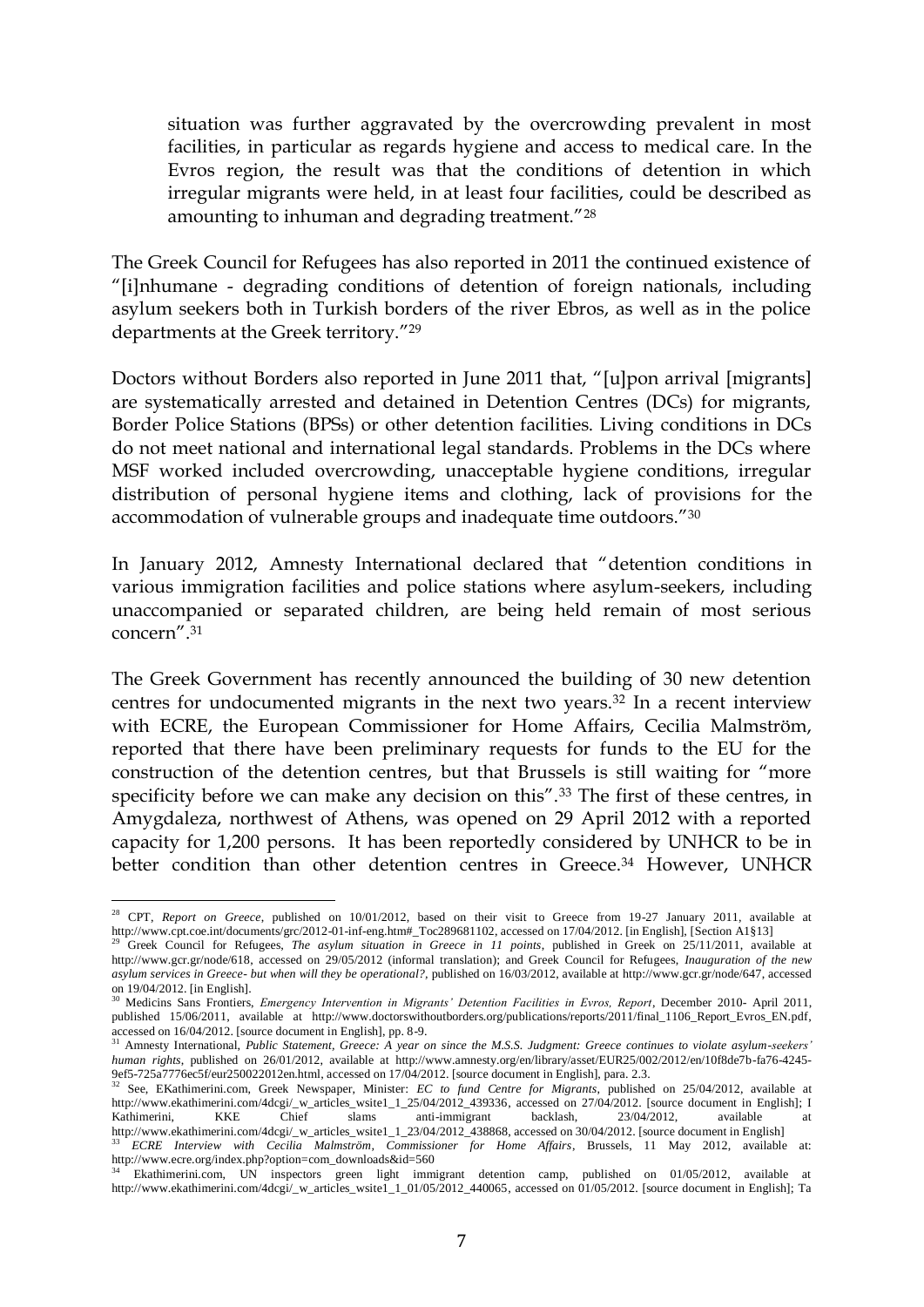expressed concern at the building of these new centres in light of the procedure, criteria and conditions under which the police conduct mass arrests of undocumented migrants and bring them to such detention centres, and of the difficulty in accessing international protection procedures.<sup>35</sup>

As previously highlighted, the European Commission found in its March 2012 Progress Report that Greece's mandatory detention policy combined with inappropriate detention conditions "has a deterrent effect on access to protection and undermines the right to asylum."<sup>36</sup>

The Director of the Greek Council for Refugees, Panos Christodoulou, has stated that "[t]he appalling conditions in the current detention centres in Evros and the rest of Greece and the way the police treats prisoners, makes us justifiably very cautious about what will happen in these new centres. Furthermore, at least so far, during arrest and detention of those entering the country irregularly, there is no procedure to identify vulnerable population (refugees, underage, torture victims, trafficking victims etc), and in many cases there are wrong records of nationalities and ages."<sup>37</sup>

On 28 February 2012, Doctors without Borders reported that "[t]here is no heating in the waiting areas of the three Evros border police stations, and migrants are not provided with extra clothes, sleeping bags, survival blankets, or other means of keeping warm."<sup>38</sup>

Doctors without Borders reported that in 2011, among the 2,689 people they cared for, "[t]he majority were suffering from respiratory infections, gastrointestinal problems, and skin infections due to the poor living conditions and overcrowding. Sixteen migrants were suffering from frostbite and were given first aid; a number of them were in severe condition and were referred to a hospital."<sup>39</sup> In 2011, MSF was already reporting that "more than 60 per cent of the migrants' medical conditions are directly caused by or linked to the degrading conditions." 40

Information obtained through ECRE interviews of UNHCR personnel in Greece suggests that, renovations of existing detention centres are for the moment limited to

Nea.gr, *The new detention centre of illegal immigrants in Amygdaleza is now fuctioning*, published on 29/04/2012, available at [http://www.tanea.gr/ellada/article/?aid=4716279,](http://www.tanea.gr/ellada/article/?aid=4716279) accessed on 30/04/2012. [source document in Greek].

<sup>35</sup> <http://www.unhcr.gr/nea/artikel/e85872903d1e467c5bbc0251d9071f54/epifylaxeis-tis-ypa.html>

<sup>&</sup>lt;sup>36</sup> Implementation of the Greek National Action Plan on Migration Management and Asylum Reform ("the Greek Action Plan") and border management and A<br>management issues – Progress Report, European Commission, March 2012, Section III.<br><sup>37</sup> Greek Council for Pefrector 4. it is

<sup>37</sup> Greek Council for Refugees, *Article written by Panos Christodoulou* (director of Greek Council for Refugee, published on 05/04/2012, available a[t http://www.gcr.gr/en/node/660,](http://www.gcr.gr/en/node/660) accessed on 27/04/2012. [source document in English].

<sup>38</sup> Medecins sans Frontieres, *Field News: Greece: Extreme Weather Conditions Cause Suffering for Migrants in Border Police Stations*, published on 28/02/2012, available at [http://www.doctorswithoutborders.org/news/article.cfm?id=5794&cat=field-news,](http://www.doctorswithoutborders.org/news/article.cfm?id=5794&cat=field-news) accessed on 17/04/2012. [source document in English]

<sup>39</sup> Medecins sans Frontieres, *Field News: Greece: Extreme Weather Conditions Cause Suffering for Migrants in Border Police Stations*, published on 28/02/2012, available at [http://www.doctorswithoutborders.org/news/article.cfm?id=5794&cat=field-news,](http://www.doctorswithoutborders.org/news/article.cfm?id=5794&cat=field-news) accessed on 17/04/2012. [source document in English]

<sup>40</sup> Medicins sans Frontieres, *Press Release: Greece: Migrants' Medical Problems Due To Inhumane Detention Conditions*, published 15/06/2011, available at [http://www.doctorswithoutborders.org/press/release.cfm?id=5384&cat=press-release,](http://www.doctorswithoutborders.org/press/release.cfm?id=5384&cat=press-release) accessed on 17/05/2012. (see also relevant Report available in English); Medicins Sans Frontiers, *Emergency Intervention in Migrants' Detention Facilities in Evros, Report*, December 2010- April 2011, published 15/06/2011, available at *Report*, December 2010- April 2011, published 15/06/2011, available at [http://www.doctorswithoutborders.org/publications/reports/2011/final\\_1106\\_Report\\_Evros\\_EN.pdf,](http://www.doctorswithoutborders.org/publications/reports/2011/final_1106_Report_Evros_EN.pdf) accessed on 16/04/2012. [source document in English]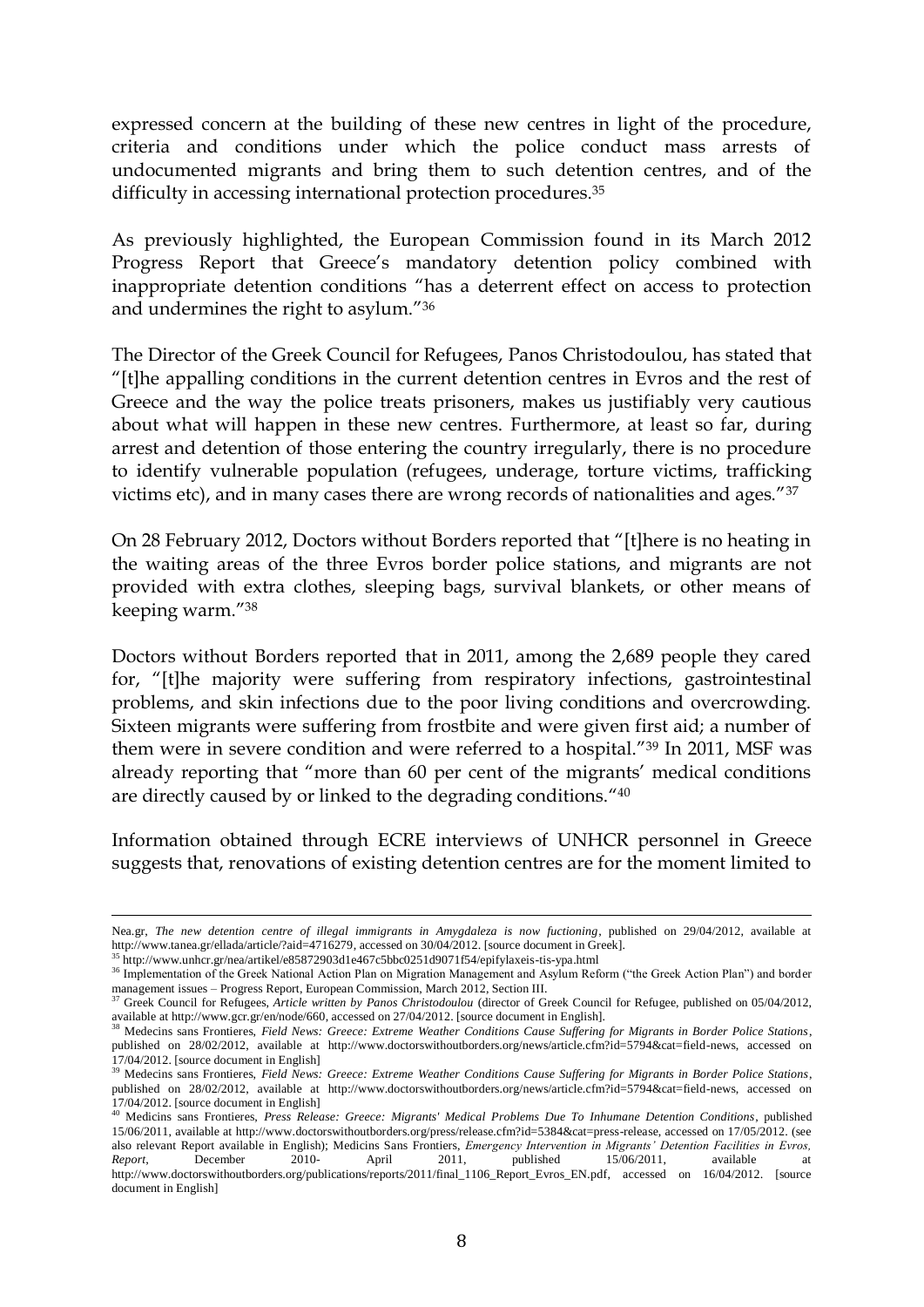the area of Evros.41It remains a cause of concern for UNHCR that large numbers of aliens are held in regular police cells around the country that by no means meet the conditions for long term detention.<sup>42</sup>

The ICJ and ECRE consider that the conditions that persist in Greek detention centres have not been sufficiently improved since the *M.S.S.* judgment, to ensure compliance with the prohibition on inhuman or degrading treatment under Article 3 ECHR. The ICJ and ECRE note that severe overcrowding can amount to cruel, inhuman or degrading treatment either in itself<sup>43</sup> or in conjunction with other poor conditions of detention.<sup>44</sup> The cumulative effect of a number of poor conditions may lead to violation of this prohibition.<sup>45</sup> The European Court of Human Rights has found on several occasions including in the judgment in *M.S.S.* that the conditions of detention of third country nationals in Greece violated the prohibition on inhuman or degrading treatment in Article 3 ECHR.<sup>46</sup> It should also be noted that the European Court of Human Rights in M.S.S. found that even a short period of detention was unjustifiable in the case at issue, emphasising the fact that the applicant was an asylum seeker and therefore "particularly vulnerable because of everything he had been through during his migration and the traumatic experiences he was likely to have endured previously."<sup>47</sup> The ICJ and ECRE recommend that the Committee of Ministers requests the Greek government to provide detailed information as to what further measures are planned to reduce the use and length of detention for asylum seekers, to protect against the detention of particularly vulnerable persons, and to decrease overcrowding and improve conditions of detention in order to ensure compliance with Article 3.

#### *3.3. The situation of detention at Athens airport*

The CPT had noted in its visit of 2011 that the "Athens Airport Centre continued to operate along the lines described in the report on the CPT's 2009 visit.. At the time of the 2011 visit, the unit for male irregular migrants was severely overcrowded: the nine "single-occupancy" cells (each 9m²) were in fact holding a total of 49 men and four women. Many detained persons had to sleep on mattresses, or just blankets, placed directly on the floor. The average length of detention was said to be one to two weeks, but the delegation came across persons who had been held in the centre for over 50 days. Further, detained persons were not offered any outdoor exercise and were only let out of the cells for a few minutes in the morning and the evening

<sup>&</sup>lt;sup>41</sup> Interview with Ms. Arianna Vassilaki, UNHCR Greece, Senior Protection Associate, conducted by ECRE on 11 April 2012.

<sup>&</sup>lt;sup>42</sup> Interview with Ms. Arianna Vassilaki, UNHCR Greece, Senior Protection Associate, conducted by ECRE on 11 April 2012.

<sup>43</sup> *Kantyrev v. Russia*, ECtHR, Application No. 37213/02, Judgment of 21 June 2007, paras. 50-51; *Labzov v. Russia*, ECtHR, Application No. 62208/00, Judgment of 16 June 2005, para. 44. <sup>44</sup> Theo Van Boven, UN Special Rapporteur on Torture, *Annual Report to the Commission on Human Rights*, UN Doc. E/CN.4/2004/56, 23

December 2003, para. 49; *Belevitskiy v. Russia*, ECtHR, Application No. 72967/01, Judgment of 1 March 2007, paras. 73-79.

<sup>45</sup> *Dougoz v. Greece,* ECtHR, Application No. 40907/98, Judgment of 6 March 2001*; Z.N.S. v. Turkey*, ECtHR, Application No. 21896/08, Judgment of 19 January 2010. <sup>46</sup> *M.S.S. v Belgium and Greece*, op cit, para. 231-234; *R.U. v Greece*, ECtHR , Application No.2237/08 of June 7, 2011, para. 63-64; *S.D. v* 

*Greece*, ECtHR, Application No. 53541/07 of June 11, 2009, para. 49-54. <sup>47</sup> M.S.S. v Belgium and Greece, op cit, para. 232.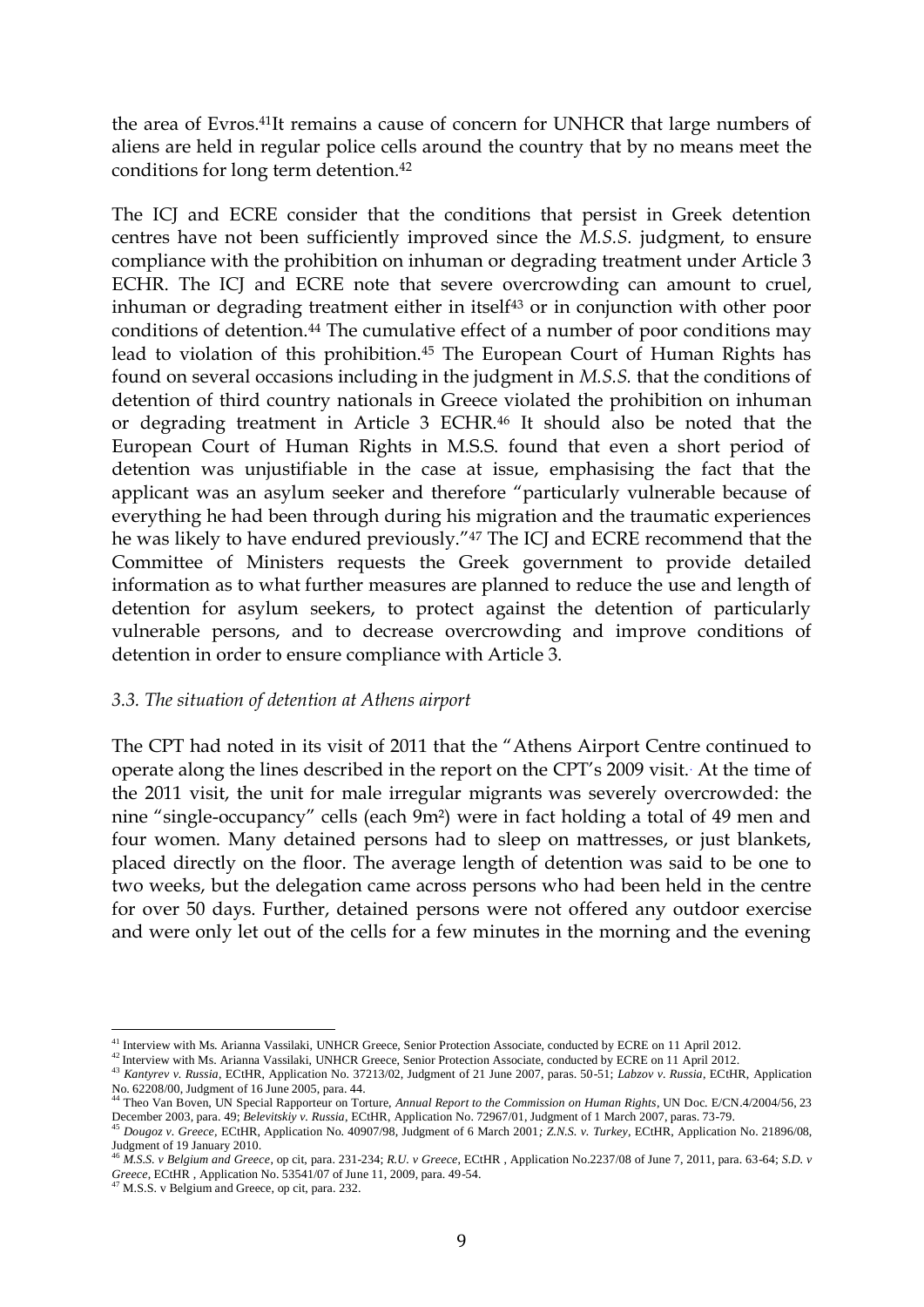in order to clean themselves, and the delegation heard many complaints that detainees were not let out of the cells when they requested to go to the toilet."<sup>48</sup>

In view of the fact that a majority of Member States are suspending transfers to Greece under the Dublin Regulation,<sup>49</sup> recent interviews conducted by ECRE with personnel of the UNHCR office in Greece suggest that measures have been taken by Greek authorities which have led to considerable improvement in the situation in Athens Airport; , This may also be the result of quicker transfers of detained migrants and asylum seekers to other centres.<sup>50</sup>

#### *3.4. Deliberate ill-treatment of detainees*

In its 2012 report, the CPT reported that it had "received many allegations of illtreatment of irregular migrants by police officers in the Attica and Evros regions consisting primarily of punches and kicks to the head and body. This was particularly the case at Filakio Special holding facility. […] At Athens airport holding centre, allegations were received that some 18 days prior to the delegation's visit five police officers had entered one of the three rooms accommodating asylum seekers at 3 a.m, carrying batons, and made them line up in a row."<sup>51</sup> The Committee recommended "the Greek authorities take rigorous action to counter any acts of illtreatment being committed; that action should include instigating investigations into all allegations of ill-treatment." <sup>52</sup> The ICJ and ECRE remain concerned at the lack of effective measures to prevent beatings and other ill-treatment of migrants in detention, in violation of Greece's obligations under Article 3 ECHR.

#### *3.5. Safeguards against ill-treatment in detention*

Absence of accessible legal advice and lack of contact with the outside world, for those held in migration detention in Greece, mean that detainees are denied vital safeguards against ill-treatment in detention. Article 30.2 of Law 3907/2011, which provides for the challenge of the detention order, does not expressly provide for the right to free legal aid, as opposed to the provision on remedies against deportation orders included in Article 28.4.<sup>53</sup> Further, detainees experience difficulties in gaining contact with their families or with the local support groups. In some centres, no

 $\overline{a}$ <sup>48</sup> CPT, *Report on Greece*, published on 10/01/2012, based on their visit to Greece from 19-27 January 2011, available at [http://www.cpt.coe.int/documents/grc/2012-01-inf-eng.htm#\\_Toc289681102,](http://www.cpt.coe.int/documents/grc/2012-01-inf-eng.htm#_Toc289681102) accessed on 17/04/2012. [source document in English],

<sup>&</sup>lt;sup>49</sup> Subsequent to the *M.S.S.* judgment, the majority of Member States stopped transfers back to Greece under the Dublin Regulation. However statistics from the Greek Dublin unit indicate that despite this judgment a number of countries continued to return persons there. For example in 2011 1 person was transferred back to Greece from Germany, 1 from Romania, 1 from France, 1 from Austria, 3 persons from Hungary, 5 from Switzerland and 43 from Bulgaria. In 2012 the following statistics for January-March 2012 indicated that 4 persons were transferred from Hungary to Greece and 4 persons from Switzerland to Greece under the Dublin Regulation. Source: Greek Dublin unit statistics.

<sup>&</sup>lt;sup>50</sup> Interview with Ms. Arianna Vassilaki, UNHCR Greece, Senior Protection Associate, conducted by ECRE on 11 April 2012.

<sup>51</sup> CPT*, Report on Greece*, published on 10/01/2012, based on their visit to Greece from 19-27 January 2011, available at [http://www.cpt.coe.int/documents/grc/2012-01-inf-eng.htm#\\_Toc289681102,](http://www.cpt.coe.int/documents/grc/2012-01-inf-eng.htm#_Toc289681102) accessed on 17/04/2012. [source document in English],  $[Section A2 \$  15]<br> $\frac{52}{2}$ 

<sup>52</sup> CPT*, Report on Greece*, published on 10/01/2012, based on their visit to Greece from 19-27 January 2011, available at [http://www.cpt.coe.int/documents/grc/2012-01-inf-eng.htm#\\_Toc289681102,](http://www.cpt.coe.int/documents/grc/2012-01-inf-eng.htm#_Toc289681102) accessed on 17/04/2012. [source document in English], [Section A2 §15]

<sup>&</sup>lt;sup>53</sup> Article 28.4 of Law 3907/2011 states that "the necessary legal assistance and representation is provided on request free of charge  $[...]$ when, according to the judge's opinion, the application to annul is not manifestly unfounded or inadmissible". No mention of free legal aid is contained in Article 30 on detention.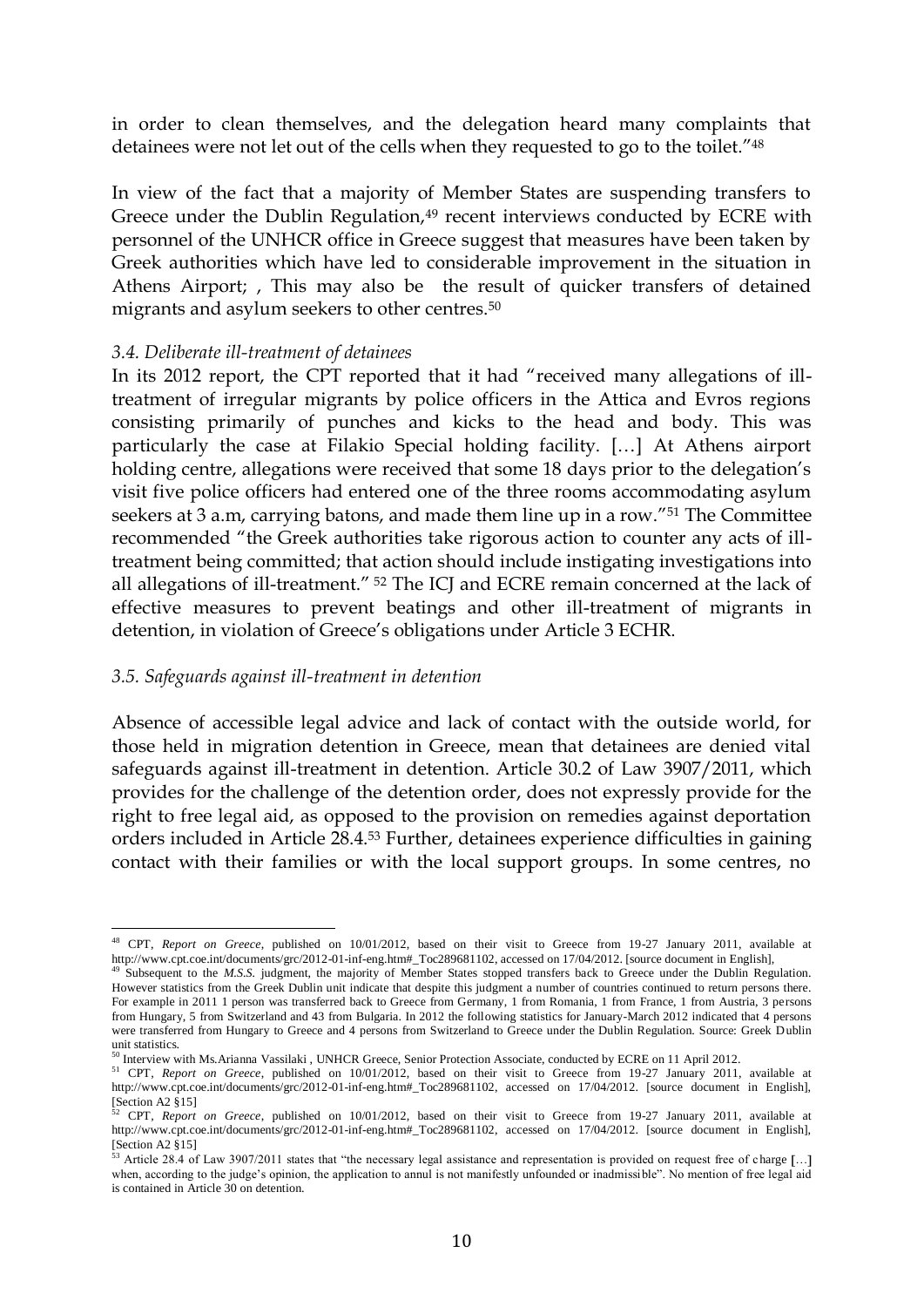phones are available and the mobile phones are confiscated.<sup>54</sup> Under Article 31 of Law 3907/2011 on detention conditions, the right to communicate with families and legal representatives, the right to be systematically provided with information, as well as well as the right of national, international and non-governmental organisations to visit the detention facilities are guaranteed. The ICJ and ECRE are currently unaware of how the improved legislation has been implemented in practice so far.

As the recent Progress Report of the European Commission has underlined, in February 2012 access to information concerning the rights of detainees continued to be problematic. The Commission found that "the relevant information leaflet is not provided to everyone while the number of interpreters is insufficient to cover all needs and languages. Moreover these facilities are not equipped with working spaces that would allow service providers to carry out their task appropriately."<sup>55</sup>

As regards the detention centres in Evros, the NGO ProAsyl has recently documented that "legal counseling of the few NGO lawyers in the area is provided temporarily. It is limited to the group of asylum seekers. It is not sufficient to cover the needs of all detainees while it is anyway not possible to provide legal aid under these detention conditions."<sup>56</sup> It also reported that "[i]n Evros, as well as in Rhodopi region, detainees are not provided with any information regarding the reason and duration of their detention, the possibility of their readmission or deportation, or about the legal remedies against detention and deportation. They are neither informed about their legal status, nor about their right to seek international protection, the details of the asylum procedure."<sup>57</sup> On interpretation while in detention, ProAsyl documented that, "[i]n general, no interpretation was provided to the detainees, neither during their registration, nor during their detention. Many times, co-detainees, who knew some poor English, covered the lack of interpreters."<sup>58</sup>

### *3.6. Lack of judicial review of detention and of an effective remedy*

Although provided for by law,<sup>59</sup> in practice the right to appeal against detention orders can rarely be exercised, due to lack of information and legal advice.<sup>60</sup> This right is of vital importance to detained migrants, in particular where no clear individualised grounds for detention have been disclosed to the detainee or to his or her lawyer. The European Court of Human Rights, in *R.U. v Greece*, highlighted the fact that under Law 3386/2005, national courts can examine the decision to detain an irregular migrant, but that this law does not grant the courts power to examine the

 $\overline{a}$ <sup>54</sup> Pro Asyl, October 2007, op cit; Detention in Europe, Greece – Legal basis for detention, March 21, 2011, [http://detention-in](http://detention-in-europe.org/index.php?option=com_content&view=article&id=144&Itemid=176)[europe.org/index.php?option=com\\_content&view=article&id=144&Itemid=176](http://detention-in-europe.org/index.php?option=com_content&view=article&id=144&Itemid=176)

<sup>&</sup>lt;sup>55</sup> Implementation of the Greek National Action Plan on Migration Management and Asylum Reform ("the Greek Action Plan") and border management issues – Progress Report, European Commission, March 2012, Section II.<br><sup>56</sup> Walls of Shame – Accounts from the Inside: the Detention Centres of Evros, ProAsyl, April 2012, p. 9.

<sup>&</sup>lt;sup>57</sup> Walls of Shame – Accounts from the Inside: the Detention Centres of Evros, ProAsyl, April 2012, p. 48.

<sup>&</sup>lt;sup>58</sup> Walls of Shame – Accounts from the Inside: the Detention Centres of Evros, ProAsyl, April 2012, p. 49.

<sup>59</sup> Articles 28 and 30.2 of Law 3907/2011

<sup>60</sup> *M.S.S. v Belgium and Greece*, op cit, para. 182; Detention in Europe, Greece – Legal basis for detention, March 21, 2011[, http://detention](http://detention-in-europe.org/index.php?option=com_content&view=article&id=144&Itemid=176)[in-europe.org/index.php?option=com\\_content&view=article&id=144&Itemid=176](http://detention-in-europe.org/index.php?option=com_content&view=article&id=144&Itemid=176)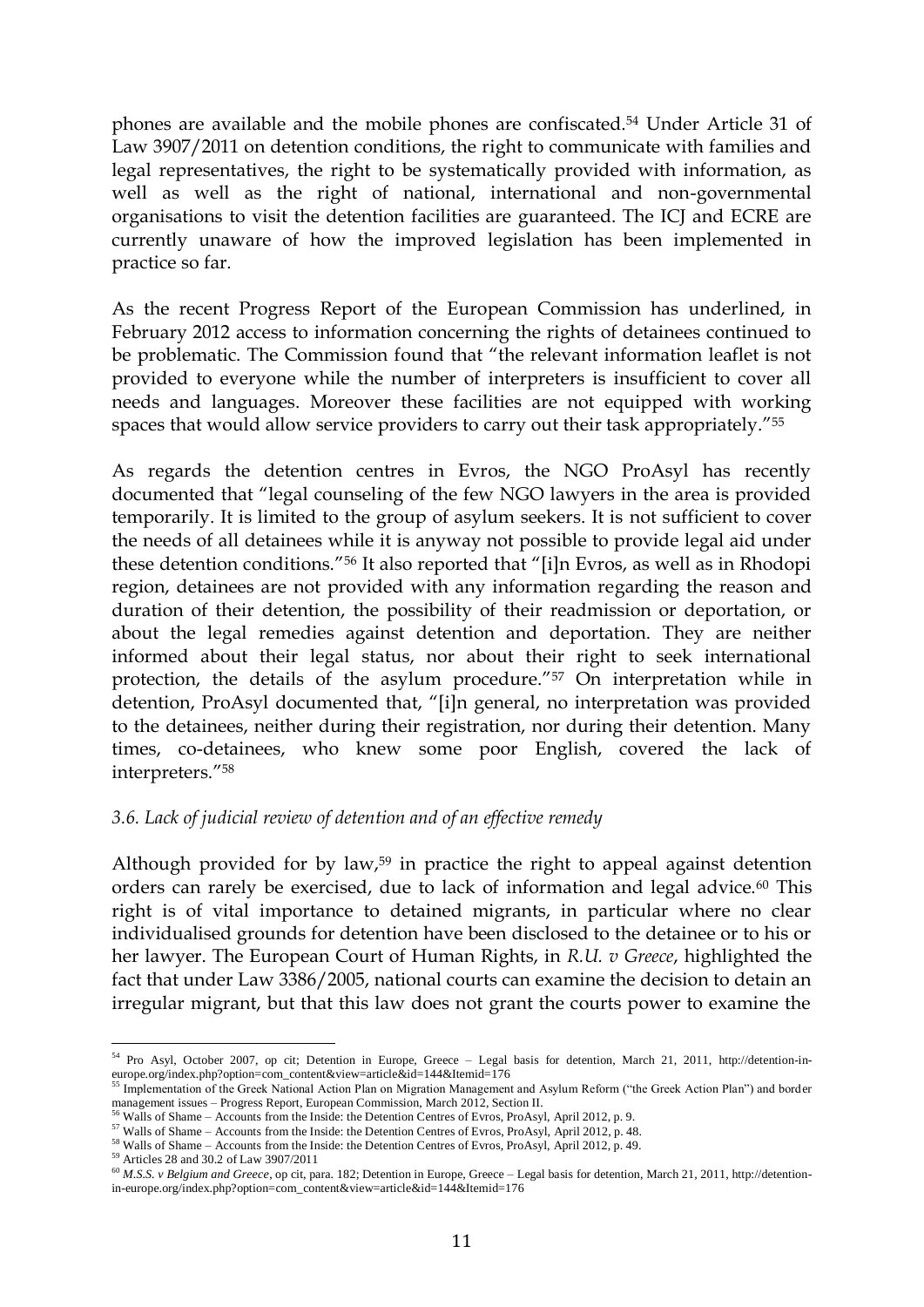conditions in which third country nationals are detained nor to request the release of a detainee in this respect.<sup>61</sup> The Court held that there was a violation of Article 3 and 13 ECHR, since there is no effective remedy available in Greece in respect of conditions of detention that violate international law prohibitions on torture or cruel, inhuman or degrading treatment.<sup>62</sup>

The new Law 3907/2011 provides for an automatic review of the detention order, "every three months, by the institution that issued the detention order."<sup>63</sup> However, it does not expressly provide for the review of conditions of detention. The ICJ and ECRE are concerned at the lack of an express provision guaranteeing an automatic review of the detention based on the conditions of detention. As ProAsyl reported in respect to the present practices and jurisprudence of the administrative court of Alexandroupolis, "the court does not take into consideration the bad conditions of the detention centres, the lack of safeguards in detention and in the asylum procedure. It does not examine thoroughly the purpose and the necessity of the detention of each case individually, or the possibility of other alternative noncustodial measures. In the vast majority of cases the court examines only whether the complainant is a likely absconder and if he (or she) has residency or work in Greece<sup>"64</sup>

The ICJ and ECRE call on the Committee of Ministers to recommend that the Greek Government take the appropriate measures to:

- Provide timely access to legal advice, including where necessary access to free legal assistance, to migrants held in detention;
- Allow detained migrants sufficient access to the outside world;
- Ensure that all detained migrants have access to judicial review of detention and to judicial remedies for conditions of detention that may violate Article 3 ECHR.

# **4. Living conditions**

In *M.S.S.,* the European Court of Human Rights found that the living conditions of the applicant whilst he was an asylum seeker in Greece, constituted "humiliating treatment showing the lack of respect for [the applicant's] dignity", and noted that this situation, combined with prolonged uncertainty, had aroused "feelings of fear, anguish or inferiority capable of inducing desperation, and had attained the level of severity required to fall within the scope of Article 3 of the Convention*."<sup>65</sup>* The Court therefore held that, given national law obligations of Greece to ensure adequate material reception conditions, pursuant to *Directive 2003/9/EC* (the "Reception Directive"), the situation of extreme poverty brought about by the inaction of the

 $\overline{a}$ <sup>61</sup> *R.U. v Greece*, op cit para 59; *A.A. v Greece*, op cit para. 47

<sup>62</sup> *R.U. v Greece*, op cit para. 61-65.

<sup>&</sup>lt;sup>63</sup> Article 30.3 of Law 3907/2011. Article 30 paragraph 3 of Law 3907/2011 provides that in the case of detention prolongation, the relevant decision is transmitted to the President or an appointed First Instance Judge of the Administrative First Instance Court who rules on the legality of the prolongation and issues immediately their decision, which they register in brief in a transcript. A copy of this transcript is sent immediately to the competent police authority.

<sup>&</sup>lt;sup>64</sup> Walls of Shame – Accounts from the Inside: the Detention Centres of Evros, ProAsyl, April 2012, p. 53.

<sup>&</sup>lt;sup>65</sup> M.S.S. v Belgium and Greece, op cit, para.263.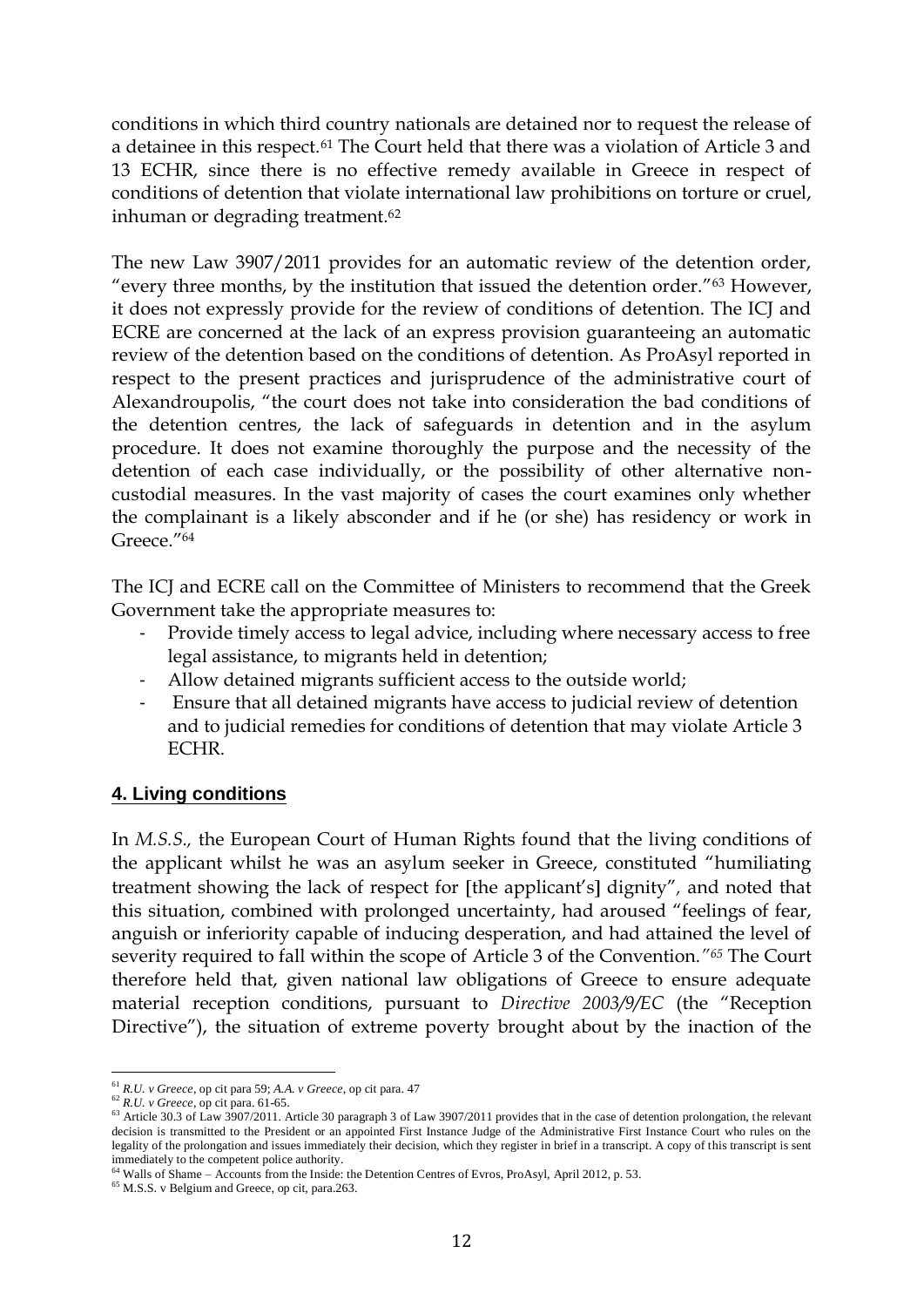State was treatment contrary to Article 3 ECHR *(paragraphs 254-264). The Court's judgment was based in particular on the following aspects of the applicant's situation:*

- *Extreme poverty, no housing, inability to cater to basic needs such as food and personal hygiene (para.254)*
- *Lack of possibility for the applicant to improve his situation such as by access to the jobs market (para.261)*
- *Lack of information about accommodation for asylum seekers (para.257-260)*

## *4.1. Living conditions of asylum seekers*

The material situation for asylum seekers remains extremely difficult and continues to give rise to situations comparable to that of the applicant in *M.S.S*., in violation of Article 3 ECHR.

Due to the shortage of places available in reception centres - around1000 reception places available for 16000 asylum applications lodged in 2009, 10273 in 2010, and 9,311 in 2011-, a great number of asylum seekers, including unaccompanied children, remain homeless, living in unacceptable housing conditions and hygiene standards, often in public spaces or abandoned houses, with no resources or access to sanitary facilities, unemployed and without any support from the State.<sup>66</sup> In interviews conducted by ECRE with UNHCR Greece personnel it was confirmed that the living conditions of asylum seekers have remained substantially unchanged. Despite the authorities' increased awareness of reception shortages, the country's rapid and dire economic recession has negatively influenced the state's ability to respond to the actual needs. .<sup>67</sup>

The Greek Council for Refugees has reported that "[t]he lack of measures for the reception of asylum seekers continued throughout [2011] and access to asylum has remained virtually nonexistent."<sup>68</sup> It has also stressed in October 2011 the "[p]roblematic or impossible renewal of legal documents (pink card) for asylum seekers without an intervention by GCR, other NGOs, or individual practitioners".<sup>69</sup> Furthermore, in interviews conducted by ECRE with UNHCR Greece personnel it was stated that, with the ongoing financial crisis, the difficulty of asylum seekers with asylum seeker cards ("pink cards") to find legal employment has remained serious, and no efficient action has been taken by the Government in this direction nor are there any specific statistics available about the unemployment rate of the refugee population.<sup>70</sup>

 $\overline{a}$ <sup>66</sup> UNHCR, Situation of refugees in Greece – observations and proposals of the UNHCR, of June 16, 2011 [Greek]. The number of available reception places has been confirmed also by ECRE interview with UNHCR Greece personnel. See, Interview with Ms. Daphne Kapetanaki, UNHCR Greece, Protection Associate, conducted by ECRE on 11 April 2012.

 $67$  See, Interview with Ms.Daphne Kapetanaki, UNHCR Greece, Protection Associate conducted by ECRE on 11 April 2012.

<sup>68</sup> Greek Council for Refugees, *Annual Report 2011*, published on 03/04/2012, available at [http://www.gcr.gr/sites/default/files/Ekthesi%20Pepragmenwn.pdf,](http://www.gcr.gr/sites/default/files/Ekthesi%20Pepragmenwn.pdf) accessed on 30/04/2012. [source document in Greek, informal translation], p.7.

<sup>69</sup> Greek Council for Refugees, *The asylum situation in Greece in 11 points*, published in Greek on 25/11/2011, available at [http://www.gcr.gr/node/618,](http://www.gcr.gr/node/618) accessed on 29/05/2012. [source document in Greek, informal translation], point 4.

<sup>&</sup>lt;sup>70</sup> ECRE interview with UNHCR Greece personnel Ms. Polyxeni Passa, Protection Associate, Written Interview on Access of Asylum Seekers to Social Benefits (Living Conditions in Greece) on 01 May 2012.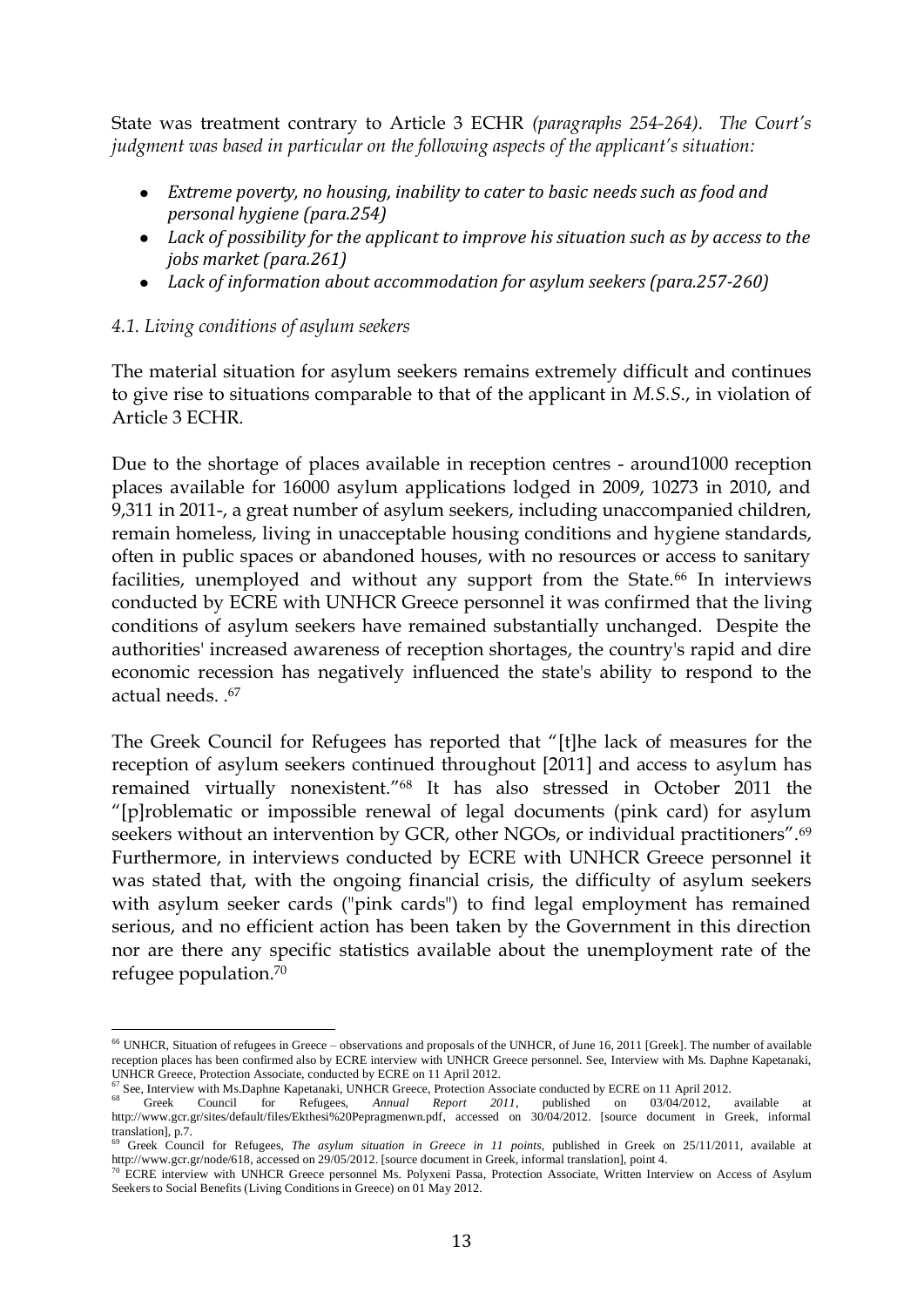Media reports of April 2012 documented the distribution of food by a charitable organisation called "Church of the Street" in front of the Ministry of Labour to migrants, most of whom were Afghan asylum seekers. One reporter was able to count around 700 people in a single day.<sup>71</sup>

The Minister of Citizen Protection announced on 29 March 2012 a series of massive evictions of undocumented migrants: "The second action encompasses the clearing up of all spaces which are occupied or illegally rented by aliens, who reside illegally in the country and those spaces**.** It is not possible that 20-30 people live in an apartment of 50-90 m2 in horrible conditions which insult our ethics, insult our humanitarianism and insult public health. All those spaces have been listed and all those spaces will be emptied, those blocks of flats are also inhabited by Greeks and legal immigrants, working people who have children."<sup>72</sup> While this statement of the Ministry once more confirms that dire situation of living conditions of asylum seekers and undocumented migrants, the ICJ and ECRE express concern at measures that purport to solve these problems through forced evictions or through the use of detention.

Once released from detention, unaccompanied children often remain homeless and without protection, due to the insufficient number of specialized accommodation centres and insufficient resources for those existing centres. They are exposed to the risks of becoming victims of trafficking in human beings, which may include being subjected to forced labour and/or prostitution, or drug trafficking.

Although the Greek National Action Plan for the Management of Migration Flows, approved in August 2010 under pressure of the European Union has provided for an increase in reception places and specialized facilities for children, and Greece has received initial EU emergency funding, it is unlikely that the situation will improve unless considerable resources are mobilized to ensure the operation, staffing and maintenance of such facilities.

In January 2012 the General Rules for the Operation of the Regional Initial Reception Services<sup>73</sup> were adopted and the first Reception Centre is estimated to be ready in late 2012. The newly appointed Director of the Initial Reception Service has recently informed ECRE that the Initial Reception Service started operating in September 2011, and is dedicated both to the establishment of the first Initial Reception Centre, foreseen to be open by the end of the year in Evros (Fylakio), as well as other Initial Reception Centres to follow, to hiring staff and set up internal regulations and training, in light of international "good practices". 74While the staffing has been

 $\overline{a}$  $^{71}$  <http://www.irishtimes.com/newspaper/weekend/2012/0428/1224315282182.html>

<sup>72</sup> Ministry of Citizen Protection, *Declaration of the Minister of Citizen Protection Michalis Chrysochoides, concerning dealing with illegal immigration at the centre of Athens*, published on 29/03/2012, available at [http://www.minocp.gov.gr/index.php?option=ozo\\_content&lang=&perform=view&id=4186&Itemid=536,](http://www.minocp.gov.gr/index.php?option=ozo_content&lang=&perform=view&id=4186&Itemid=536) accessed on 19/04/2012. [source document in Greek, informal translation] ; Ekathimerini.com, *Police to raid overcrowded migrant apartments*, published on 24/04/2012, available at [http://www.ekathimerini.com/4dcgi/\\_w\\_articles\\_wsite1\\_1\\_24/04/2012\\_439174,](http://www.ekathimerini.com/4dcgi/_w_articles_wsite1_1_24/04/2012_439174) accessed on 27/04/2012. [source document in English]<br><sup>73</sup> Available in English at:<http://www.unhcr.org/refworld/docid/4f33bace2.html>

 $74$  The official online domain of the Initial Reception Service can be found at http://www.minocp.gov.gr/asylo.php?option=ozo\_content&perform=view&id=3780&Itemid=465&lang=&lang=EN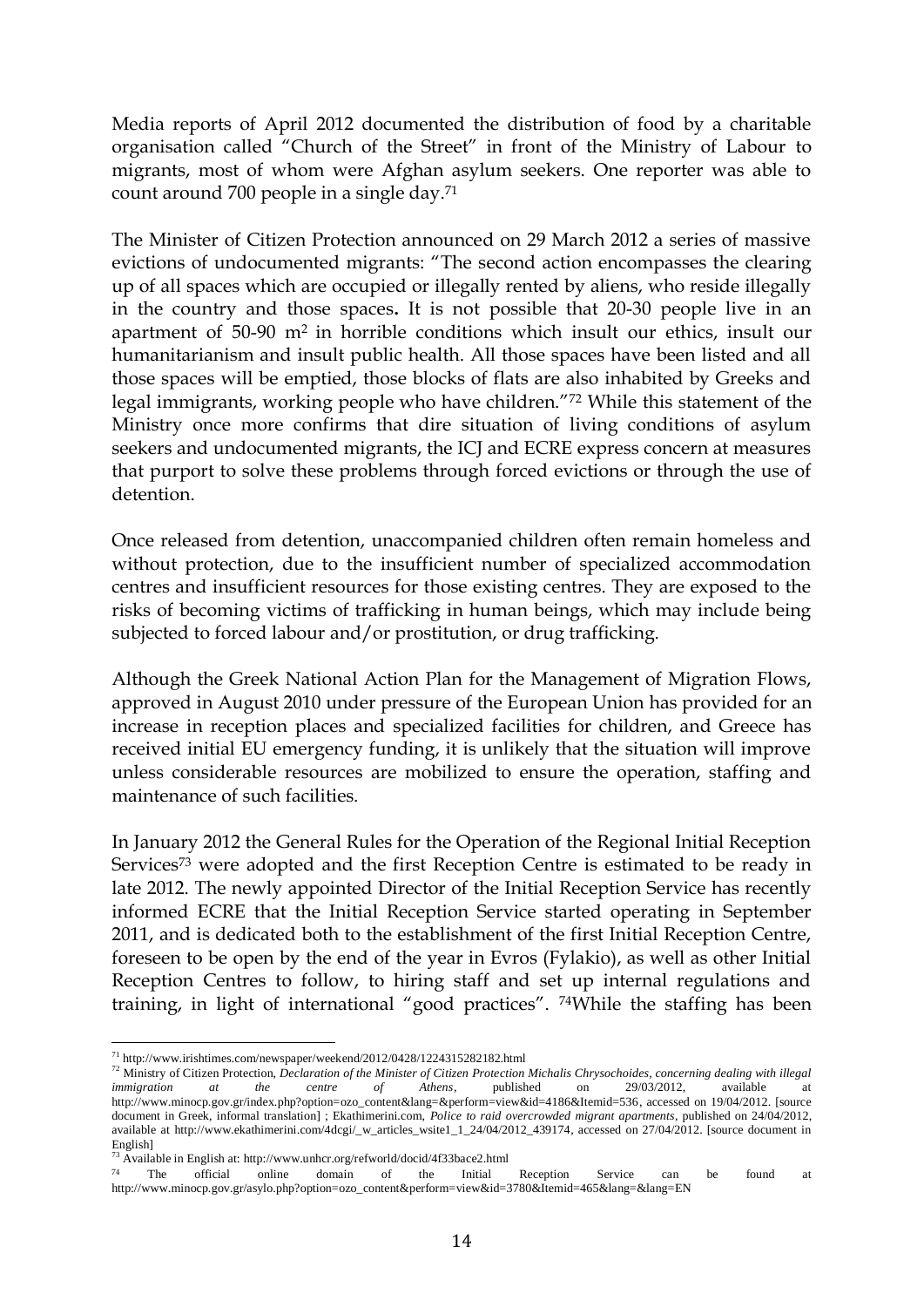recognised as a difficult task due to the financial restrictions imposed on public administration in Greece, training of the Service's personnel has reportedly begun, in cooperation with the European Asylum Support Office (EASO.<sup>75</sup>

Reflecting the content of Article 11 of Law 3907/2011, the new Director of the Asylum Service stated in an interview with ECRE in February 2012 that those who apply for asylum while in initial reception centres will remain there for a maximum period of 15 days, during which their asylum applications will be examined, and that such period may be extended to 25 days (for instance in complex cases). Once this period has expired, the person will be either released in case the asylum decision remains pending or in case of vulnerable groups where deportation is not immediately possible, or granted international protection or transferred to preremoval centres in all other cases where deportation is ordered. <sup>76</sup>

The Greek Council for Refugees reported in April 2012 that "the cases of racist violence against refugees and migrants in general have increased greatly and for the first time the phenomenon of entire Attica regions being subject to incidents of extremism was presented. In those incidents reactions of violence were observed against anyone who is or looks like a stranger. During this whole situation, the Police do not act, while in many of the cases now, members of it participate in incidents of racist violence."<sup>77</sup>

On 20 December 2011, two policemen were convicted to five years and five years and five months imprisonment respectively for having abused residents in houses of Afghan refugees to obtain information about a fellow national. However, the initial charge of torture under Penal Code Art. 137A 1 and 2 was downgraded at the request of the public prosecutor, and the two policemen were in the end convicted of the lesser offence of misdemeanour for the offenses of corporal injury and damage. The execution of the punishment has been suspended pending appeals.<sup>78</sup>

The ICJ and ECRE consider that the living conditions of many asylum seekers remain unacceptable and recommends that the Committee of Ministers continue to monitor the situation and to request reports on progress from the Greek Government in the implementation of its obligations under the EU Reception Directive 2003/9/EC, including in light of Greece's obligations under the European Convention on Human Rights and the Charter of Fundamental Rights of the European Union.

### *4.2. Information for asylum seekers*

 $\overline{a}$ <sup>75</sup> ECRE written communication with the Director of the Initial Reception Service, Mr. Panagiotis Nikas on 23 May 2012.

<sup>76</sup> Interview with Ms. Maria Stavropoulou, Director, Asylum Service, Ministry of Citizen Protection, conducted by ECRE on 14/02/2012 <sup>77</sup> Greek Council for Refugees, *Annual Report 2011*, published on 03/04/2012, available at [http://www.gcr.gr/sites/default/files/Ekthesi%20Pepragmenwn.pdf,](http://www.gcr.gr/sites/default/files/Ekthesi%20Pepragmenwn.pdf) accessed on 30/04/2012. [source document in Greek, informal

translation], p. 8<br><sup>78</sup> Greek Council for Refugees, Press Release, *The Trial of the Policemen of the Ag. Panteleimon Police Station has been completed,* published on 20/12/2011, available a[t http://www.gcr.gr/node/624,](http://www.gcr.gr/node/624) accessed on 23/04/2012. [source document in Greek, informal and partial translation]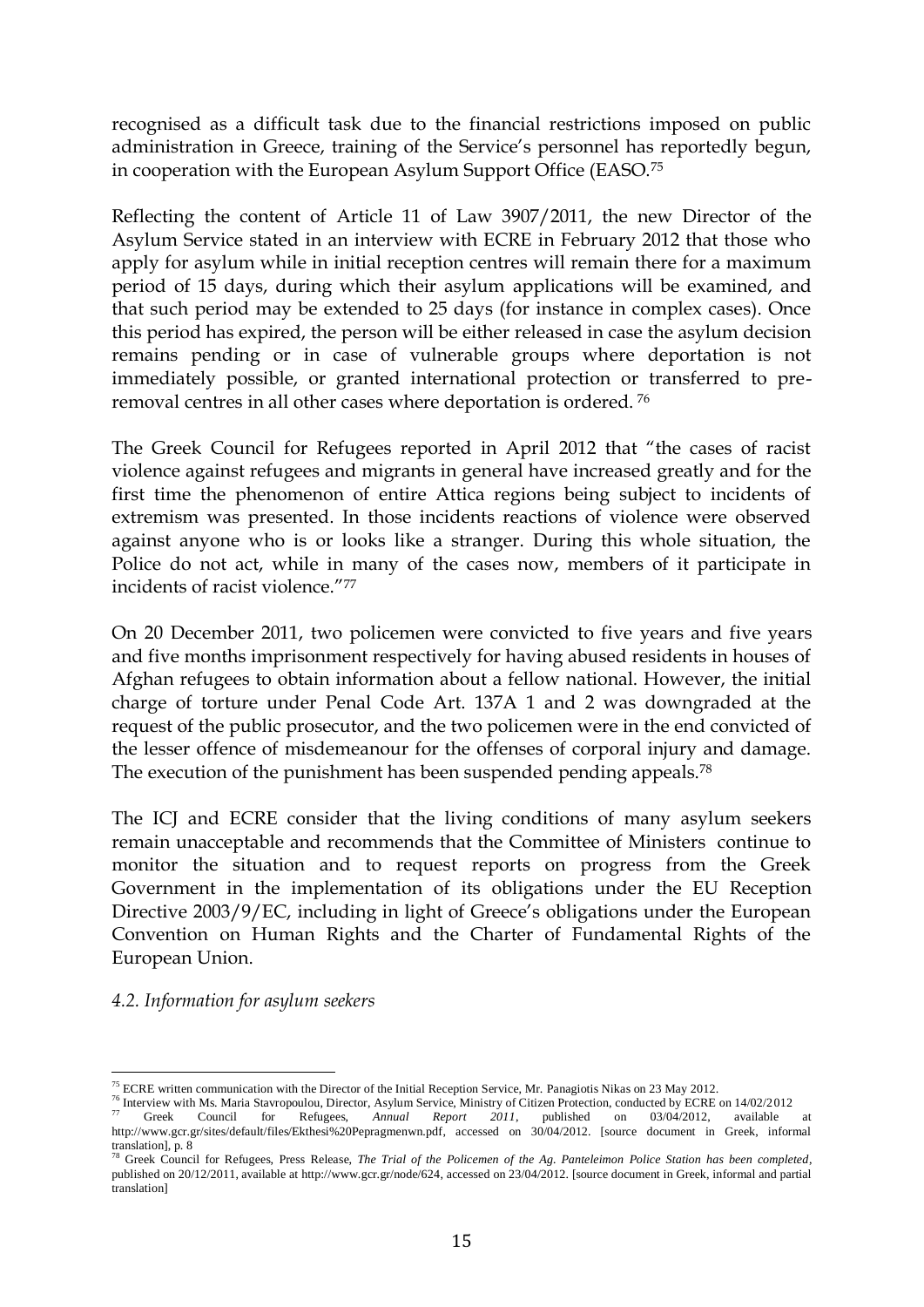The Ministry for Citizen Protection has announced that:

"[a]n information leaflet has been printed for asylum seekers under the title "Basic Information for the asylum seekers in Greece" in 15 languages (including Greek), in cooperation with UNHCR and the NGO "METAction". The said leaflet was sent to the competent police services […] both in print as well as in electronic versions in order to be distributed to the detained non legal entering aliens (eg. in detention centres) and to asylum seekers. Information on asylum procedures has been put up on the website of the Ministry of Citizen Protection and of the Greek police […], under the thematic unit "Asylum and Migration". […] An information leaflet was distributed to the police services […] by the NGO "METAction", the content of which is concerns the provision of interpretation in asylum procedures. This brochure is available to applicants in (18) languages. A database with "Information on asylum procedure- Countries of origins of asylum seekers" was created anew  $\left[\ldots\right]''$ .<sup>79</sup>

However, on the basis of ECRE interviews with personnel of UNHCR Greece, instances have been observed in which the leaflet was not systematically made available in all detention facilities around Greece. Furthermore, a problem has been said to subsist of communication between the guards and the detainees as interpretation services outside of asylum interviews are not available.<sup>80</sup>In its March 2012 Progress Report, the European Commission found that "the relevant information leaflet is not provided to everyone while the number of interpreters is insufficient to cover all needs and languages. Moreover these facilities are not equipped with working spaces that would allow service providers to carry out their task appropriately."<sup>81</sup>

The ICJ and ECRE consider that the Committee of Ministers should request information from the Greek government as to what further measures it plans to take to ensure consistent provision of information, translated where necessary, including in all detention centres.

### *5. Non-refoulement* **and the right to an effective remedy**

*The European Court of Human Rights found that M.S.S was at risk of refoulement from Greece in violation of Article 3 ECHR and did not have access to an effective remedy under Article 13 ECHR (paragraphs 299-322), in particular on the basis of the following findings:*

*Lack of effective legal remedy: lack of rigorous scrutiny of a claim, lack of timely processing of an asylum application and a prompt response, lack of access to a remedy with automatic suspensive effect* 

 $\overline{a}$  $79$  Hellenic Democracy, Ministry of Citizen Protection, Announcement of the Press Office of the Ministry of Citizen Protection concerning the 08/02/2012 announcements by the Press Office of the Greek Ombudsman on the application of Law 3907/11, published on 09/02/2012. [source in Greek, informal translation please see attached document]

<sup>&</sup>lt;sup>3</sup> Interview with Ms. Arianna Vassilaki, UNHCR Greece, Senior Protection Associate, 11 April 2012.

<sup>81</sup> Implementation of the Greek National Action Plan on Migration Management and Asylum Reform ("the Greek Action Plan") and border management issues – Progress Report, European Commission, March 2012, Section II.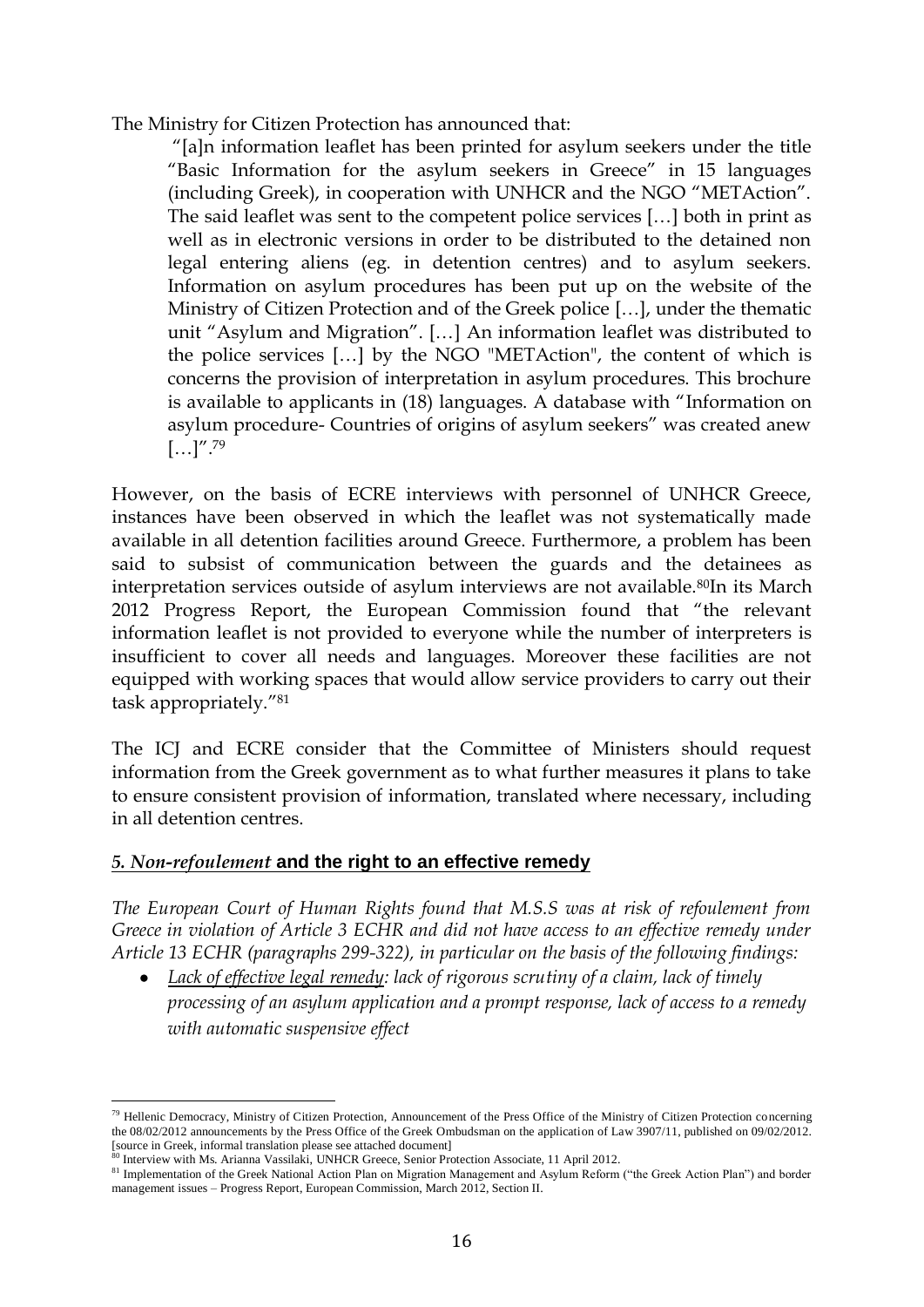- *Inadequacies in the asylum application procedure: Problems of access to the asylum procedure due to the short three- day time limit for application; insufficient information about asylum procedures; difficulties in obtaining access to the Attica Police Headquarters; shortage of interpreters; lack of training of relevant officials; lack of legal aid; excessive, lengthy delays in receiving a decision; stereotyped and unreasoned replies ; lack of appeal to second instance committees; (paras.301-311)*
- *low recognition rates for asylum or subsidiary protection granted by the Greek authorities as compared to other EU Member States (para.313)*
- *Access to Supreme Administrative Court for Judicial Review: lack of communication on behalf of the Court regarding the procedures; no information on organizations which offer legal aid;, shortage of lawyers in the legal aid list; lengthy procedures before the Supreme Admin Court; the appeal to the Supreme Administrative Court does not offset the lack of guarantees surrounding the examination of asylum applications on the merits (para.316- 320)*

## *5.1. Access to a fair and effective asylum procedure under the transitional system*

The ICJ and ECRE are concerned at the many practical obstacles to the effective implementation of the Decree, PD 114/2010, which was supposed to be applicable until the beginning of 2012, when the new Asylum Authority was to begin functioning. However, the functioning of the new Asylum Authority has been postponed by Law 4038/2012 until June 2012, due to a lack of resources.<sup>82</sup> These practical problems lead to continuing risks of deportations contrary to the obligation of *non-refoulement*.

UNHCR and national NGOs have reported that the Attica Police Headquarters in Athens, responsible for registering asylum applications in the region, receives only 20 applications a week, on Saturday mornings, and that long queues of applicants form outside the office starting from the Thursdays before, with people sleeping in line for several days without any sanitary facility, food or assistance.<sup>83</sup> Incidents of hindrance of the State authorities to access asylum registration in this Athens office

 $\overline{a}$  $82$  Law 4038/2012. See also, Hellenic Democracy, Ministry of Citizen Protection, Announcement of the Press Office of the Ministry of Citizen Protection concerning the 08/02/2012 announcements by the Press Office of the Greek Ombudsman on the application of Law 3907/11, published on 09/02/2012. [source in Greek, informal translation please see attached document].

<sup>83</sup> Greek Council for Refugees, *Article written by Panos Christodoulou* (director of Greek Council for Refugee, published on 05/04/2012, available at [http://www.gcr.gr/en/node/660,](http://www.gcr.gr/en/node/660) accessed on 27/04/2012. [source document in English]; Greek NGO Aitima, *Press Release, Serious Disruption in the Submission of Asylum Applications,* published on 12/01/2012, available at [http://www.aitima.gr/aitima\\_files/Deltio\\_Typoy\\_Prosvasi\\_sti\\_diadikasia\\_asyloy.pdf,](http://www.aitima.gr/aitima_files/Deltio_Typoy_Prosvasi_sti_diadikasia_asyloy.pdf) accessed on 19/04/2012. [source document in Greek, informal translation]; AITIMA, *Press Release, [Serious Disruptions in Asylum Procedures in Petrou Ralli]*, published 15/03/2012, available at [http://www.aitima.gr/aitima\\_files/Deltio\\_Typoy\\_Prosvasi\\_sti\\_diadikasia\\_asyloy.pdf,](http://www.aitima.gr/aitima_files/Deltio_Typoy_Prosvasi_sti_diadikasia_asyloy.pdf) accessed on 19/04/2012. [source document in Greek, informal translation]. And approximately the same publication by Greek Council for Refugees, Press Release, *What is happening in Petrou Ralli?,* published 19/03/2912, available at [http://www.gcr.gr/node/651,](http://www.gcr.gr/node/651) accessed on 19/04/2012. [source document in Greek, informal translation]; Greek Council for Refugees, *Inauguration of the new asylum services in Greece- but when will they be operational?,*  published on 16/03/2012, available at [http://www.gcr.gr/node/647,](http://www.gcr.gr/node/647) accessed on 19/04/2012. [source document in English] Greek Reporter, *Dozens Line up in Athens every week to apply for asylum,* newsblog article, published on 24/03/2012, [http://greece.greekreporter.com/2012/03/24/dozens-line-up-every-week-in-athens-to-apply-for-asylum/,](http://greece.greekreporter.com/2012/03/24/dozens-line-up-every-week-in-athens-to-apply-for-asylum/) accessed on 19/04/2012. [source document in English]; Interview with Ms. Daphne Kapetanaki UNHCR Greece, ProtectionAssociate, 11 April 2012. Information also confirmed in *Plan d'action au sujet des mesures adoptées par les autorités grecques pour se metre en conformité avec l'arrêt du 21 janvier 2011 de la Grand Chambre sur la requête no 30696/09, M.S.S. v. Belgique et Grèce*, Athens, 12 July 2011, CoE Doc. no. DH – DD(2011)567F\*, table at p. 13.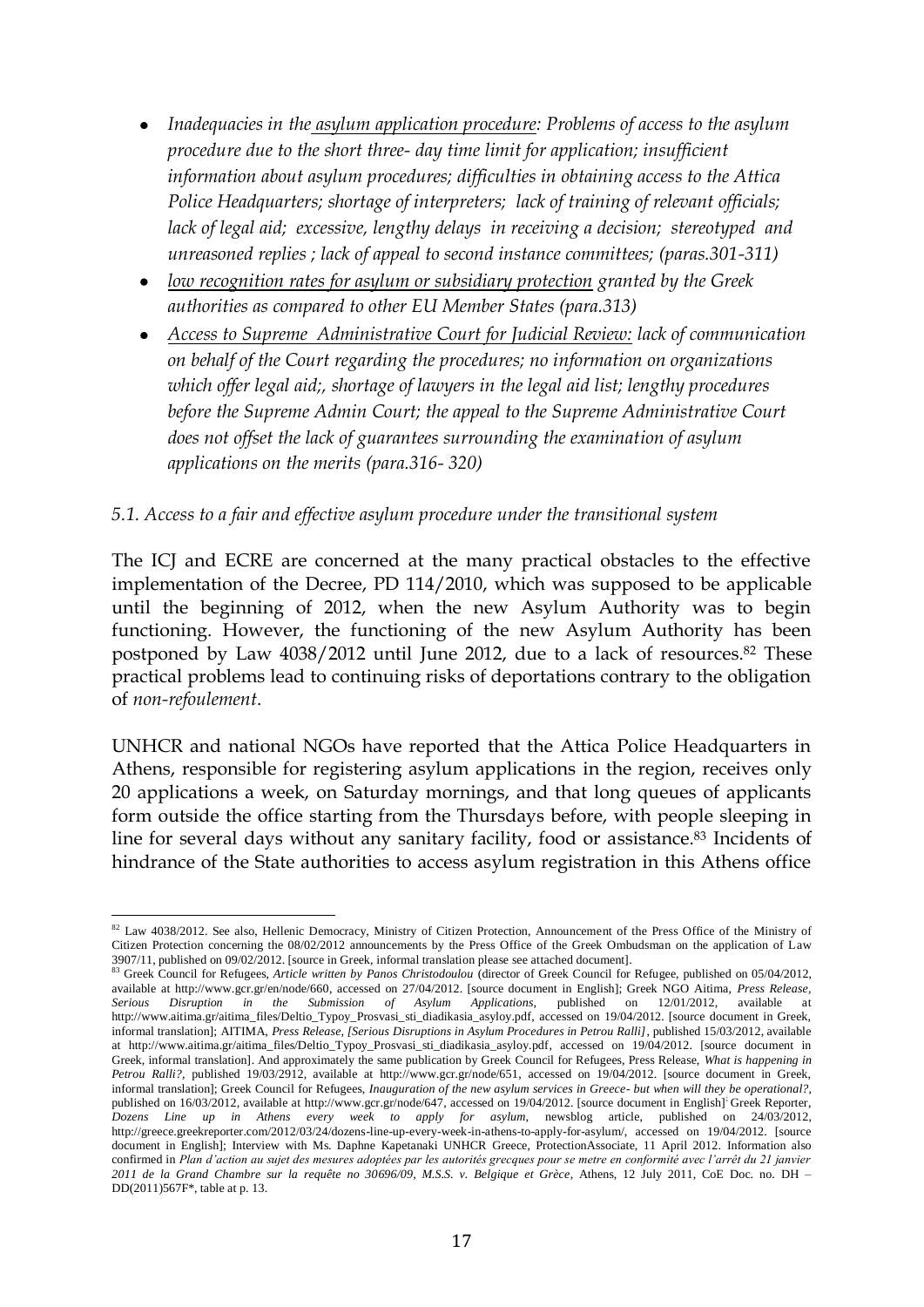and of ill-treatment have been reported by NGOs.<sup>84</sup> In particular, the Greek NGO Aitima, while monitoring the situation and during protests, has witnessed the behaviour of competent police authorities to discourage submission of asylum applications and hinder access to asylum procedures "even for vulnerable groups such as women and unaccompanied minors." It observed police practices of pushing away and chasing asylum seekers queuing to submit their applications, with police use of truncheons, and, on one occasion, on 1 March 2012, with the use of tear gas. AITIMA concluded that this is "a systematic long term policy with the conscious aim of preventing refugees from submitting their asylum claims in Greece." <sup>85</sup> The European Commission reported in March 2012 that the "Aliens Police Department (Petrou Ralli) which receives the great majority of asylum applications in Greece, continues its policy of registering claims only for a few hours every Saturday, except for vulnerable persons who have access on a daily basis."<sup>86</sup>

In ECRE interviews with UNHCR personnel in Greece in April 2012, it was reported that expulsion orders for newly arriving aliens will be issued, according to the law, 48 hours following the arrest, and access to asylum in this period is difficult due to the lack of basic procedural guarantees, lack of assistance, interpreters and information.<sup>87</sup> UNHCR personnel have also pointed out that problems may also occur in the notification of asylum decisions by the Greek authorities, as decisions are served in Greek and, due to inadequacies in interpretation, rejected asylum seekers may not understand their content.<sup>88</sup> In the interviews, UNHCR personnel reported that, during 2011, for detainees in the whole region of Evros, the number of whom could range from 500-850 persons, there were only three or four NGO lawyers available.<sup>89</sup>

Protection rates regarding refugee status are very low compared to other European states. According to the UNHCR, the "approach taken in Greece is not consistent with the standard or interpretative approaches taken by other Member States [...] flaws in the process are fundamental."<sup>90</sup>

UNHCR has noted that, although there have been significant improvements in the fairness of asylum procedures under Decree PD 114/2010, many practical problems remain regarding access to the asylum procedure and registration of asylum claims.<sup>91</sup> Organisational and technical problems continue to result in significant

 $84$ <sup>84</sup> Greek Council for Refugees, *Annual Report 2011*, published on 03/04/2012, available at [http://www.gcr.gr/sites/default/files/Ekthesi%20Pepragmenwn.pdf,](http://www.gcr.gr/sites/default/files/Ekthesi%20Pepragmenwn.pdf) accessed on 30/04/2012. [source document in Greek, informal translation, p.7;

<sup>85</sup> AITIMA, *Press Release, [Serious Disruptions in Asylum Procedures in Petrou Ralli]*, published 15/03/2012, available at [http://www.aitima.gr/aitima\\_files/Deltio\\_Typoy\\_Prosvasi\\_sti\\_diadikasia\\_asyloy.pdf,](http://www.aitima.gr/aitima_files/Deltio_Typoy_Prosvasi_sti_diadikasia_asyloy.pdf) accessed on 19/04/2012. [source document in Greek, informal translation]. And approximately the same publication by Greek Council for Refugees, Press Release, *What is happening in Petrou Ralli?,* published 19/03/2912, available at [http://www.gcr.gr/node/651,](http://www.gcr.gr/node/651) accessed on 19/04/2012. [source document in Greek, informal translation]

<sup>&</sup>lt;sup>86</sup> Implementation of the Greek National Action Plan on Migration Management and Asylum Reform ("the Greek Action Plan") and border management issues – Progress Report, European Commission, March 2012, Section IV.

 $^7$  Interview with Ms. Arianna Vassilaki, UNHCR Greece, Senior Protection Associate 11 April 2012.

<sup>88</sup> Interview with Ms. Daphne Kapetanaki, UNHCR Greece, Protection Associate, 11 April 2012.

<sup>89</sup> Interview with Ms. Arianna Vassilaki, UNHCR Greece, Senior Protection Associate, 11 April 2012.

<sup>&</sup>lt;sup>90</sup> UNHCR, Asylum situation in Greece including for Dublin II Transferees, January 31, 2011.

<sup>&</sup>lt;sup>91</sup> Press release of the UNHCR on the Situation of refugees in Greece – observations and proposals of the UNHCR, of June 16, 2011 [Greek]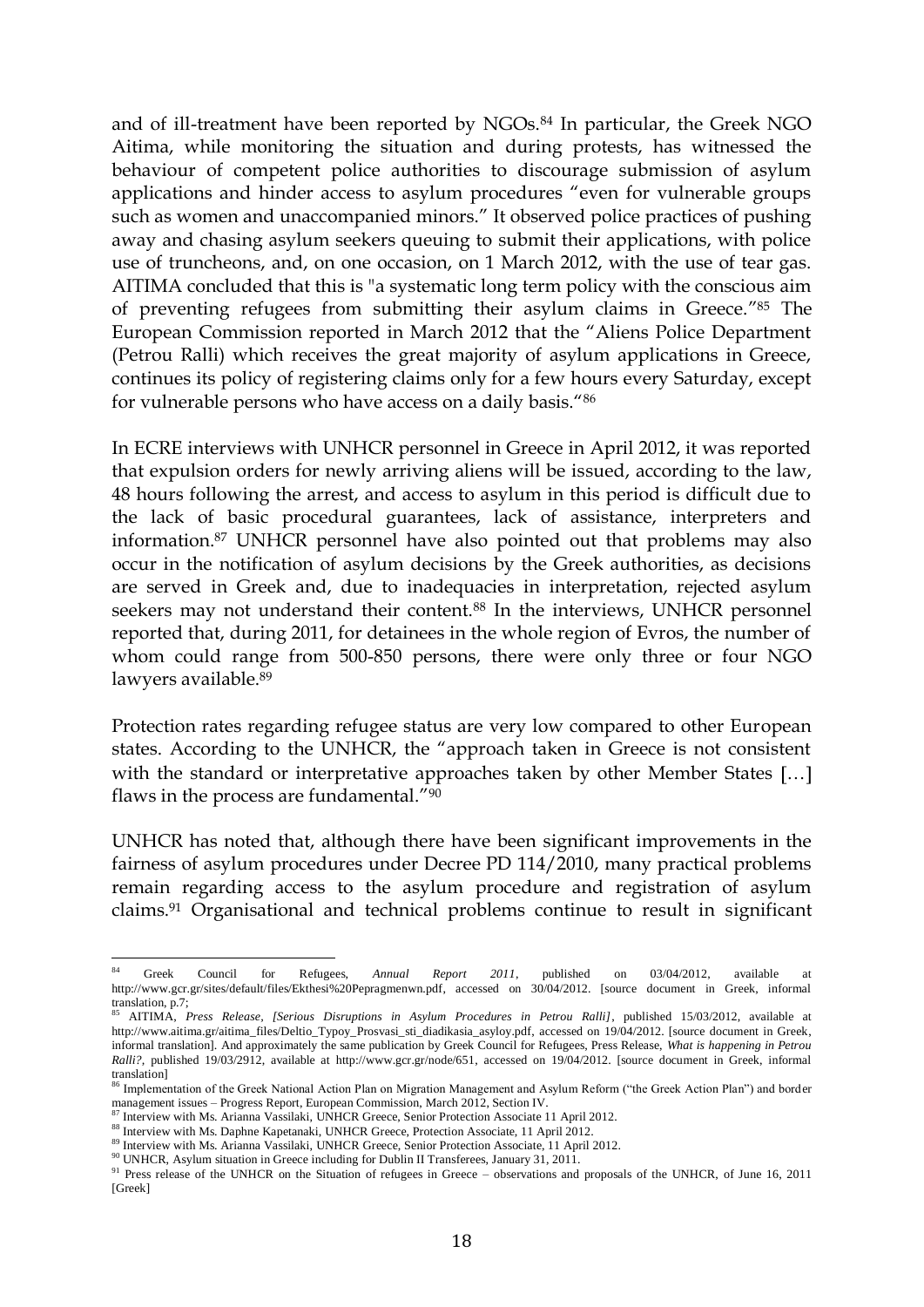delays in the proceedings. Many cases are postponed or interrupted because applicants fail to appear for the hearing, yet this has been shown to be often due to lack of information provided to the applicant.<sup>92</sup>

Before 2011, the lack of professional interpreters and trained interviewers in the police directorates also undermined the effectiveness and fairness of the asylum procedure and resulted in significant delays.<sup>93</sup> However, progress has been noted as to the provision of interpretation: Since the beginning of 2011 NGO METAction in collaboration with UNHCR, and the Ministry of Citizen Protection, has undertaken to provide training, deployment, supervision and evaluation of interpreters for the asylum procedure, in all (14) Police Authorities competent for the examination of asylum claims, and in the Appeals' Committees. In this context, METAction has provided interpretation services in more than 7,500 cases, either through interpreters' physical presence, or through a teleconference system, during the period March 2011- March 2012.<sup>94</sup> Progress in the training of police personnel was further reported by UNHCR whereby such personnel involved in the asylum procedure receive training at least once by UNHCR officials. <sup>95</sup>

The European Commission in its March 2012 Progress Report has highlighted that "[t]here is a lack of information concerning the right to apply for international protection. Moreover […], inappropriate detention conditions and the systematic detention of applicants deter applications. It is also unclear how access to appropriate procedures is ensured for people who express a need for protection during the screening process."<sup>96</sup>

The Committees established under the transitional regime have begun to address the backlog, which is estimated to be approximately 47,000 cases. Pursuant to a law published in the Government Gazette 385/Y.O. $\Delta$ . $\Delta$ ./2011 in November 2011, ten Committees were established in order to examine asylum claims at second instance (six Committees examining the backlog cases and four Committees examining at second instance the new asylum claims). Five Committees as such were already functioning and dealing with the backlog since February 2011. Since November 2011, ten Committees have been in place in total. The Ministry of Citizens Protection announced on 9 February 2012 that, "the pending cases in second instance at the end of 2011 were reduced from 47.155 to 29.807" after "the necessary service actions for the identification of the active cases" were taken.<sup>97</sup> While welcoming the impressive effort of the Greek authorities in clearing the backlog, the ICJ and ECRE note that, until November 2011 there were only five Committees. This means that each

<sup>92</sup> UN Special Rapporteur on Torture presents preliminary findings on his Mission to Greece, October 20, 2010; *M.S.S. v Belgium and Greece*, op cit para. 177.

<sup>93</sup> UNHCR, Situation of refugees in Greece – observations and proposals of the UNHCR, of June 16, 2011 [Greek].

<sup>94</sup> ECRE Interview with Ms. Antigoni Angelaki, NGO METAction, 10 April 2012.

<sup>95</sup> ECRE Written Communication with UNCHR, 25 May 2012.

<sup>96</sup> Implementation of the Greek National Action Plan on Migration Management and Asylum Reform ("the Greek Action Plan") and border management issues – Progress Report, European Commission, March 2012, Section IV.<br><sup>97</sup> Hellenic Democracy, Ministry of Citizen Protection, Announcement of the Press Office of the Ministry of Citizen Protection concerning

the 08/02/2012 announcements by the Press Office of the Greek Ombudsman on the application of Law 3907/11, published on 09/02/2012. [source in Greek, informal translation please see attached document].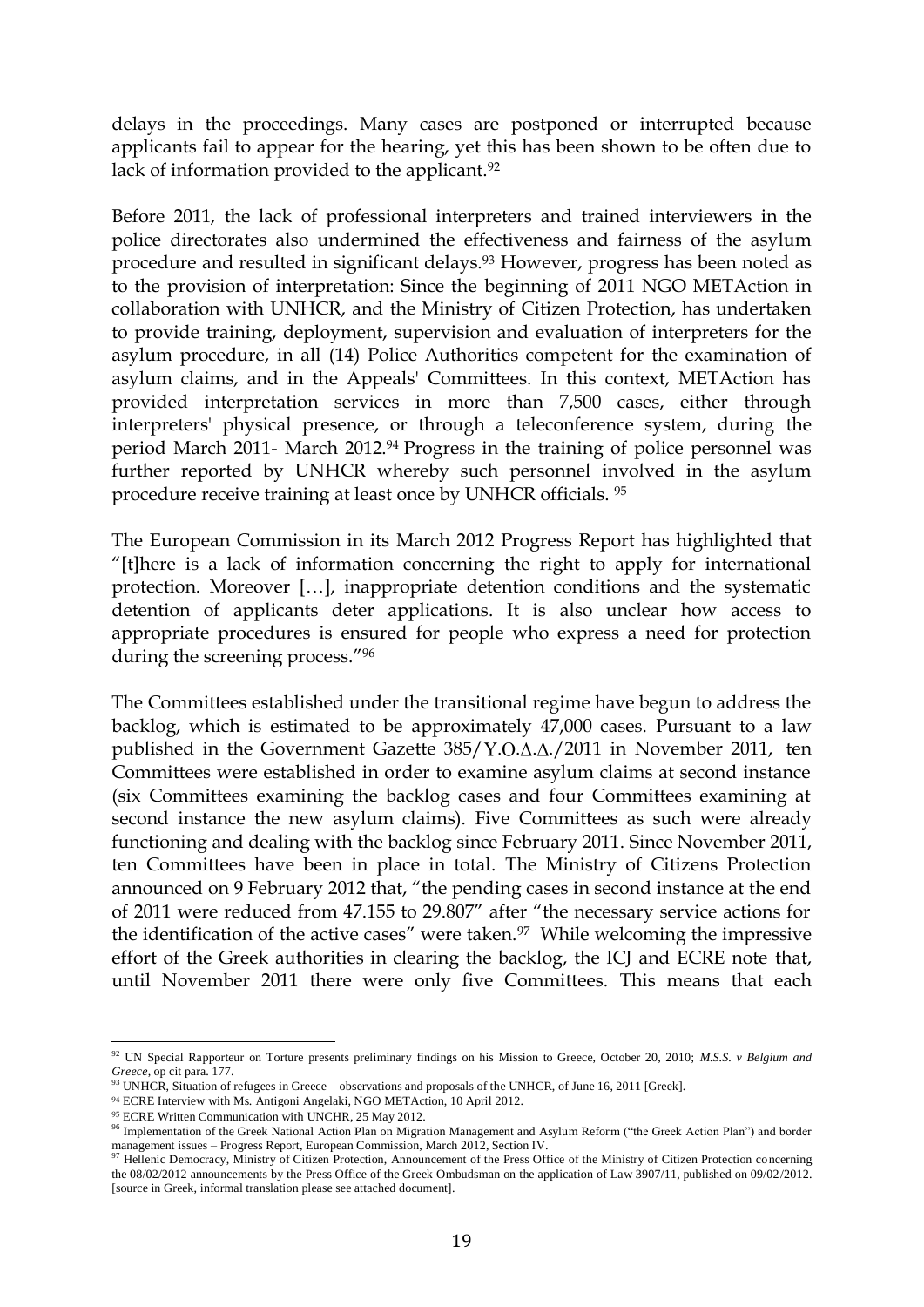Committee, composed of three people,<sup>98</sup> in one year would have had to resolve around 3470 cases, i.e. 9-10 cases per day, without taking a single day of holiday in the whole year. In light of this, and while noting the good faith displayed the Greek authorities and of the appeals committees, the ICJ and ECRE express concern at the criteria used to dismiss cases as "inactive" and invite the Committee of Ministers to request disaggregated statistics explaining how these cases have been identified. The ICJ and ECRE recommend that the Committee of Ministers question the Greek Government on the criteria used to identify "active" cases and to report how many cases were dismissed or resolved within the exhausted backlog.

The NGO ProAsyl referred in a recent report to the increase of the recognitions rate of international protection from one percent to 12.35 percent between February and July 2011 announced by the Government. ProAsyl, while recognising an improvement, notes that "among this 12,35% are people (basically originating from Iraq, Iran and Afghanistan) whose claims were pending over the last 10 years and it was easy to predict, that they were in need of international protection according to the Geneva Convention, the Directive or due to long lasting residence in Greece."<sup>99</sup>

Access to the asylum procedure also continues to be seriously limited by the requirement of a official address, as asylum seekers are often homeless.<sup>100</sup> Under PD 114/2010, persons are able to apply if they can provide an address within the jurisdiction of the competent Directorate, which according to the UNHCR constitutes a serious obstacle to the access to the asylum procedure.<sup>101</sup>

The inaccessibility of information concerning the asylum procedure and migrants' legal status and entitlements, the lack of possibility of communication and the absence of legal assistance and trained staff in the police directorates and reception centres, as well as the length of the procedures contribute to an increased risk of *refoulement*. The ICJ and ECRE are aware that since April 2011 the Greek government has obtained the assistance of the newly established European Asylum Support Office (EASO). In April 2011 EASO signed a two-year operating plan for the deployment of Asylum Support Teams to Greece and within the framework of that plan a total of 10-15 Member State experts will be deployed to Greece in 2012.<sup>102</sup> The ICJ and ECRE recommend the Committee of Ministers to monitor the actions undertaken in the field of training in international refugee law and human rights law of Greek officers in asylum proceedings, detention, and removal procedures.

*5.2. Fair and effective asylum procedures under the new legislation*

 $\overline{a}$ 98 Article 26, P.D. 114/2010.

<sup>99</sup> Walls of Shame – Accounts from the Inside: the Detention Centres of Evros, ProAsyl, April 2012, p. 6.

<sup>&</sup>lt;sup>100</sup> UNHCR, Asylum situation in Greece including for Dublin II Transferees, January 31, 2011; UNHCR, Observations on Greece as a country of asylum, December 2009<br><sup>101</sup> UNHCR, Asylum situation in Greece including for Dublin II Transferees, January 31, 2011; Under Draft Presidential Decree published

on 23 May 2012 currently under online public consultation, draft Article 9 establishing the obligations of applicants, it is mentioned under paragraph 1(c) that asylum seekers are obliged to inform immediately the competent receiving or examining authorities of their address and their contact details as well as for any change of this information. They should also accept every service of documents or notification at the

most recent place of residence or their declared place of residence.<br><sup>102</sup> European Asylum Support Office, Work Programme 2012, September 2011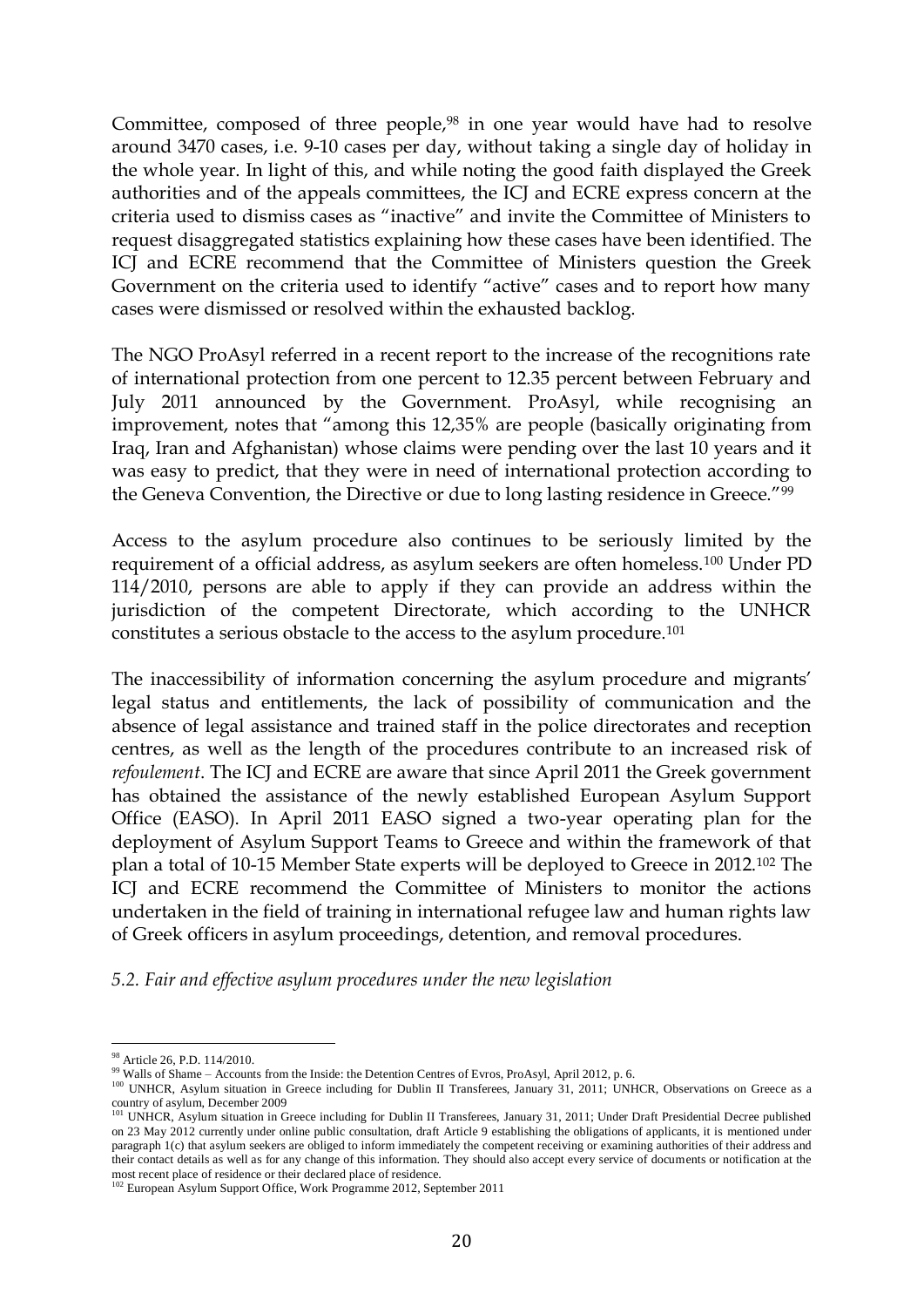Article 1 of Law 3907/2011 establishes an Asylum Service, deciding on initial asylum applications and staffed with civilian personnel, while Article 3 provides for the Appeals Authority tasked with the examination of appeals against the initial decision by the Asylum Service to reject international protection claims. It also establishes appeals committees within the Appeals Authority, composed of an individual of recognized standing with expertise in refugee or human rights law, a representative of the High Commissioner, and an expert in refugee and human rights law. Under Article 5.7, the Asylum Service and Appeals Authority will have to be operational within 12 months after the entry into force of the law.

As mentioned above, the beginning of the new system, despite an initial deadline of 1 January 2012, is now not expected to be set up before June 2012 and further delays may result from the economic crisis the country is facing. With regard to the asylum reforms, the Greek Ombudsman stressed in February 2012 that "[o]ne year since the establishment of new rules and procedures for granting asylum and other forms of international protection, none of the services established by the law has functioned yet, despite the increasing needs and serious problems […]."<sup>103</sup>

The European Commission has highlighted that in Greece "[a]ppropriate staffing of services remains one of the main obstacles to the proper implementation of the Action Plan. This is the result of several factors: current block on recruiting in order to meet EU imposed fiscal consolidation rules; inefficient and slow recruiting procedures; inflexible labour marker which does not allow for temporary contracts; current restructuring of public administration which hampers mobility within services. The new Asylum service has only managed to recruit 11 persons out of the 700 planned."<sup>104</sup>

In a recent interview with ECRE, EU Commissioner for Home Affairs Cecilia Malmström stated that "Greece is under a lot of pressure, that is true, but the humanitarian situation in Greece is not acceptable and the Greeks must do much more. Money is there, technique is there but they also have to have the real willingness to really use that money in a good way or to take assistance from NGOs and others", and suggested that, to solve the problem of public sector recruitment freeze, "Greece could make much better use of employing people from NGOs to some of the work. There are some really strong and good NGOs in Greece."<sup>105</sup>

As stated by the new Director of the Asylum Service, the whole institution will require around 290 staff members, who, because of a hiring freeze in public administration, can be recruited only through secondment or transfer from other government departments. The staffing of the new Asylum Service is therefore experiencing delays and the outsourcing of some of its activities to the private or

<sup>103</sup> Greek Ombudsman, Independent Authority, *Press Release, 08/02/2012, Asylum Procedure: Problems worsen as the new asylum service is not functional yet*, available at [http://www.synigoros.gr/resources/20120131-dt-asylo---aytoyia-evroy-final--2.pdf,](http://www.synigoros.gr/resources/20120131-dt-asylo---aytoyia-evroy-final--2.pdf) accessed on 17/04/2012. [source document in Greek, informal translation]<br><sup>104</sup> Implementation of the Greek National Action Plan on Migration Management and Asylum Reform ("the Greek Action Plan") and border

management issues – Progress Report, European Commission, March 2012, Section I.

<sup>105</sup> *ECRE Interview with Cecilia Malmström, Commissioner for Home Affairs*, Brussels, 11 May 2012, available at : [http://www.ecre.org/index.php?option=com\\_downloads&id=560](http://www.ecre.org/index.php?option=com_downloads&id=560)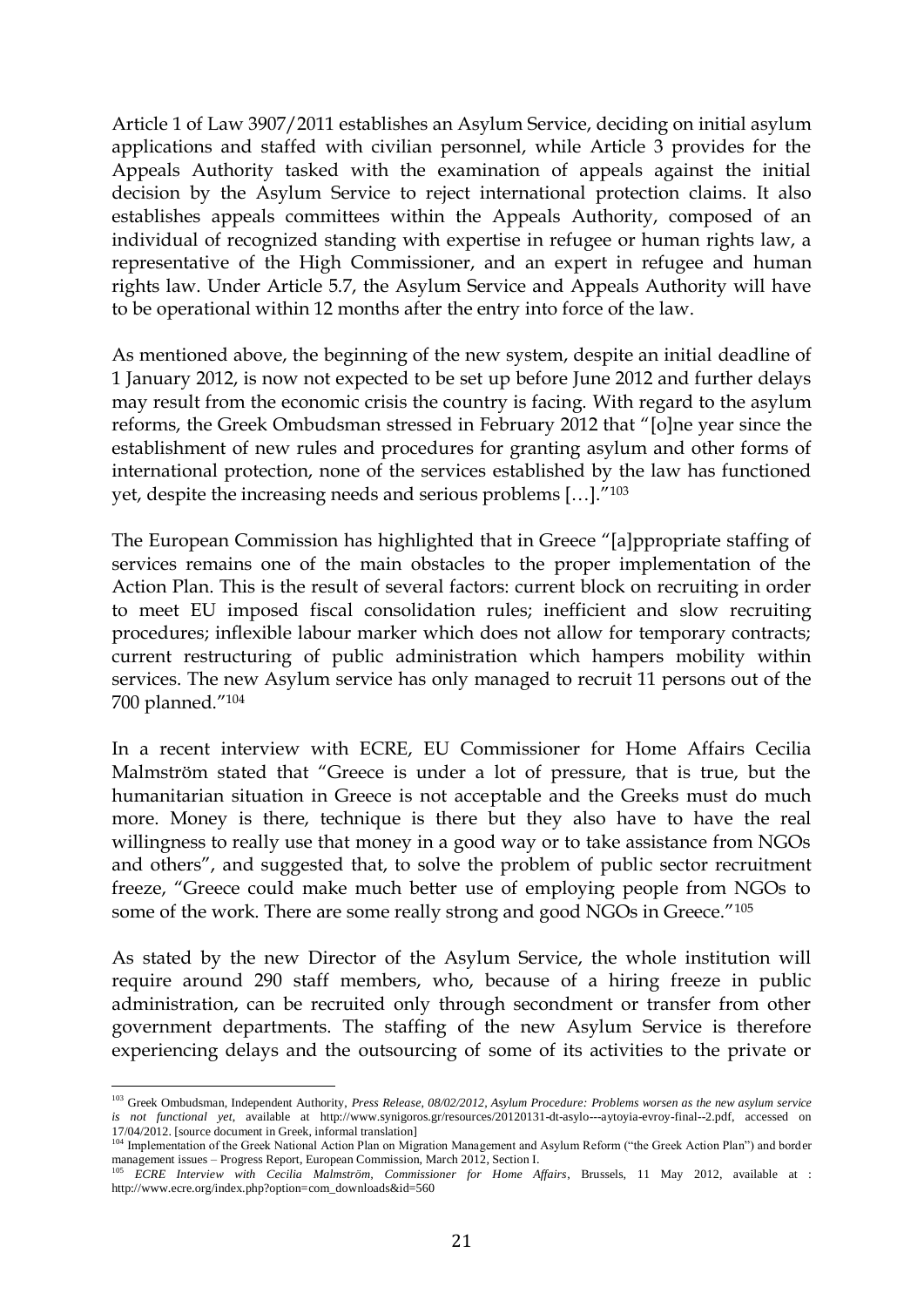NGO sector is being considered. <sup>106</sup> The Greek Council for Refugees, while welcoming progress in legislation, expressed concern at these austerity measures in staffing which "will create more delays and influence the efficient staffing of the Reception Service, the Asylum Service and the Appeals Authority in numbers of staff as well as in relevant qualifications."<sup>107</sup>

The ICJ and ECRE believe that the new law still omits safeguards necessary to ensure that the asylum process is effective in protecting against *refoulement*. First, in terms of the undocumented migrants' and asylum seekers' right to have access to **information** concerning their legal status and their entitlements, as well as concerning the asylum procedures, Article 13.3.e does not explicitly provide for dissemination of such information to migrants undergoing the first identification procedures.<sup>108</sup>

The ICJ and ECRE also believe that provisions of the law should explicitly ensure access to information in a language the migrants and asylum seekers understand, as well as to **translation** services throughout the procedure. Article 28 on remedies provides for linguistic assistance, yet such provisions should be included under Articles 13.3, 30.2 and 31.5 of the new Law. <sup>109</sup>

Moreover, in the view of the ICJ and ECRE, the right to **legal aid** is insufficiently guaranteed under Law 3907/2011. Article 13.3.f only provides for "guidance and legal advice", while Article 30.2 does not refer to legal aid at all in the process of objecting to a detention order. Neither of those provisions expressly ensures free legal assistance<sup>110</sup>.

Finally, as stated by the new Director of the Asylum Service and confirmed in the Action Plan presented by the Greek government to the Council of Europe,<sup>111</sup> the public administration will aim at processing asylum applications in initial reception centres within 15 days, with the possibility to extend to 25 days for complicated cases.**<sup>112</sup>** According to the new Director of the Asylum Service in all other cases, the

<sup>&</sup>lt;sup>106</sup> Interview with Ms. Maria Stavropoulou, Director, Asylum Service, Ministry of Citizen Protection, conducted by ECRE on 14/02/2012; reflected also by *Plan d'action au sujet des mesures adoptées par les autorités grecques pour se metre en conformité avec l'arrêt du 21 janvier 2011 de la Grand Chambre sur la requête no 30696/09, M.S.S. v. Belgique et Grèce*, Athens, 12 July 2011, CoE Doc. no. DH – DD(2011)567F\*, table at p. 11.

<sup>107</sup> Greek Council for Refugees, *Inauguration of the new asylum services in Greece- but when will they be operational?*, published on 16/02/2011/0011 for Refugees, *Inauguration of the new asylum services in Greece- but wh* 16/03/2012, available at [http://www.gcr.gr/node/647,](http://www.gcr.gr/node/647) accessed on 19/04/2012. [source document in English]

<sup>&</sup>lt;sup>108</sup> It should be noted that Article 8 paragraph 1(a) of the new Draft Presidential Decree submitted for online public consultation on 23 May 2012 provides that asylum seekers should be informed in a language they understand for the procedure followed, their rights and obligations (…), should be provided the services of an interpreter and numerous other guarantees during the examination of their claim on first and second instance in line with Art. 10 of the Directive 2005/85/EC. This new draft does not yet constitute a Law of the Greek State. <sup>109</sup> *Ibid*, 105

<sup>&</sup>lt;sup>110</sup> In Article 10, paragraph 2 of the new Draft Presidential Decree submitted for online public consultation on 23 May 2012 it is mentioned that "The terms and conditions for the provision of free legal aid to applicants during the examination of their claim on second instance, as set out in Chapter D, are determined by a joint ministerial decision of the Minister of Finance, the Minister of Citizen Protection and the Minister of Justice", in line with Art. 15 and 16 of EU Directive 2005/85/EC. This new draft does not yet constitute a Law of the Greek

State.<br><sup>111</sup> Plan d'action au sujet des mesures adoptées par les autorités grecques pour se metre en conformité avec l'arrêt du 21 janvier 2011 de la *Grand Chambre sur la requête no 30696/09, M.S.S. v. Belgique et Grèce,* Athens, 12 July 2011, CoE Doc. no. DH – DD(2011)567F\*, table

at pp 7.<br><sup>112</sup> Interview with Ms. Maria Stavropoulou, Director, Asylum Service, Ministry of Citizen Protection, conducted by ECRE on 14/FF02/2012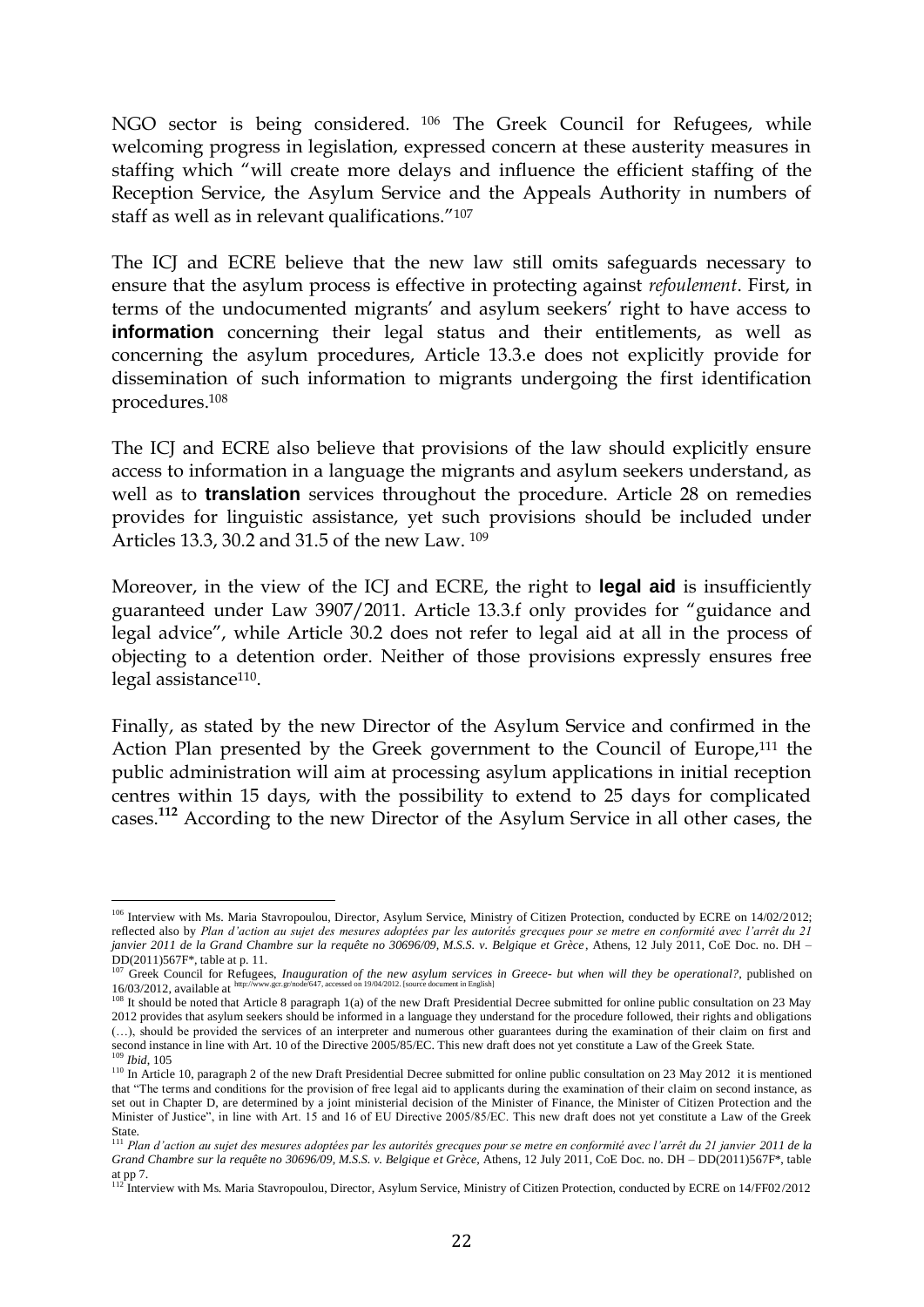administration aims at processing cases as efficiently as possible, within time limits that will be specified in the asylum procedure legislation (in draft in May 2012).<sup>113</sup>

The ICJ and ECRE are concerned that such procedure may amount to an accelerated asylum procedure. As a very minimum it should respect the guarantees provided by the Council of Europe Guidelines on human rights protection in the context of accelerated asylum procedures.<sup>114</sup> According to these Guidelines accelerated procedures may be used only in clearly defined circumstances, provided in national law; should respect the right to an individual and fair assessment of the asylum application; and should not be applied in complex cases. The asylum seeker must maintain the rights to lodge an application; to registration; to information; to personal interview; to present evidence and receive legal assistance; and to a reasoned decision. Furthermore, the ICJ and ECRE are concerned at the generalised application of accelerated procedures, and recall that in the case *I.M. v. France* the European Court of Human Rights has found a violation of Article 13 and 3 ECHR triggered by the application of accelerated procedures for first asylum applications. The wide use of accelerated procedures may increase the risk of violations of the principle of *non-refoulement* as a result of a less thorough or complete lack of a proper examination of the substance of asylum applications which generally characterises such procedures. The ICJ and ECRE find that this would create a situation of risk of *non-refoulement* equivalent to that appreciated by the European Court in the *M.S.S.* case. Furthermore ICJ and ECRE are concerned that the Greek authorities have not been able to take sufficient steps to ensure adequate staffing of the new Asylum Service.

### *5.3. Appeals and absence of suspensive effect*

Although PD 114/2010 provides for a right to appeal against an order of deportation, several deficiencies in the appeal procedures undermine the effectiveness of the right to appeal. Asylum seekers do not have access to legal aid and may have difficulties in understanding their rights to appeal and the content of decisions in their case, since orders continue to be issued in Greek without translation<sup>115</sup>

The new law 3907/2011 provides under Article 28 for a quasi-judicial appeal carried out by administrative bodies, against deportation orders issued by police authorities. It further states that "the administrative bodies competent for ruling on the appeals [ $\dots$ ] are also competent [ $\dots$ ] to temporarily suspend [the] enforcement" of the deportation orders.<sup>116</sup> This wording does not clearly provide for an automatic suspensive effect, since it could be interpreted as merely giving the possibility to the

 $\overline{a}$ <sup>113</sup> Article 16 paragraph 1 of the new Presidential Decree submitted for online public consultation on 23 May 2012 states that the submission of an application to accelerated procedures should be justified by the operator  $(\ldots)$ . The accelerated procedure is not differentiated compared to the regular procedure on the examination of the claim at first instance but only during the examination of a possible appeal. This new

draft does not yet constitute a Law of the Greek State.<br><sup>114</sup> Adopted by the Committee of Ministers on 1 July 2009 at the 1062nd meeting of the Ministers' Deputies. Available at: <https://wcd.coe.int/ViewDoc.jsp?id=1469829&Site=CM>

<sup>&</sup>lt;sup>115</sup> Walls of Shame – Accounts from the Inside: the Detention Centres of Evros, ProAsyl, April 2012, p. 52.

<sup>&</sup>lt;sup>116</sup> Article 28.2 of Law 3907/2011.